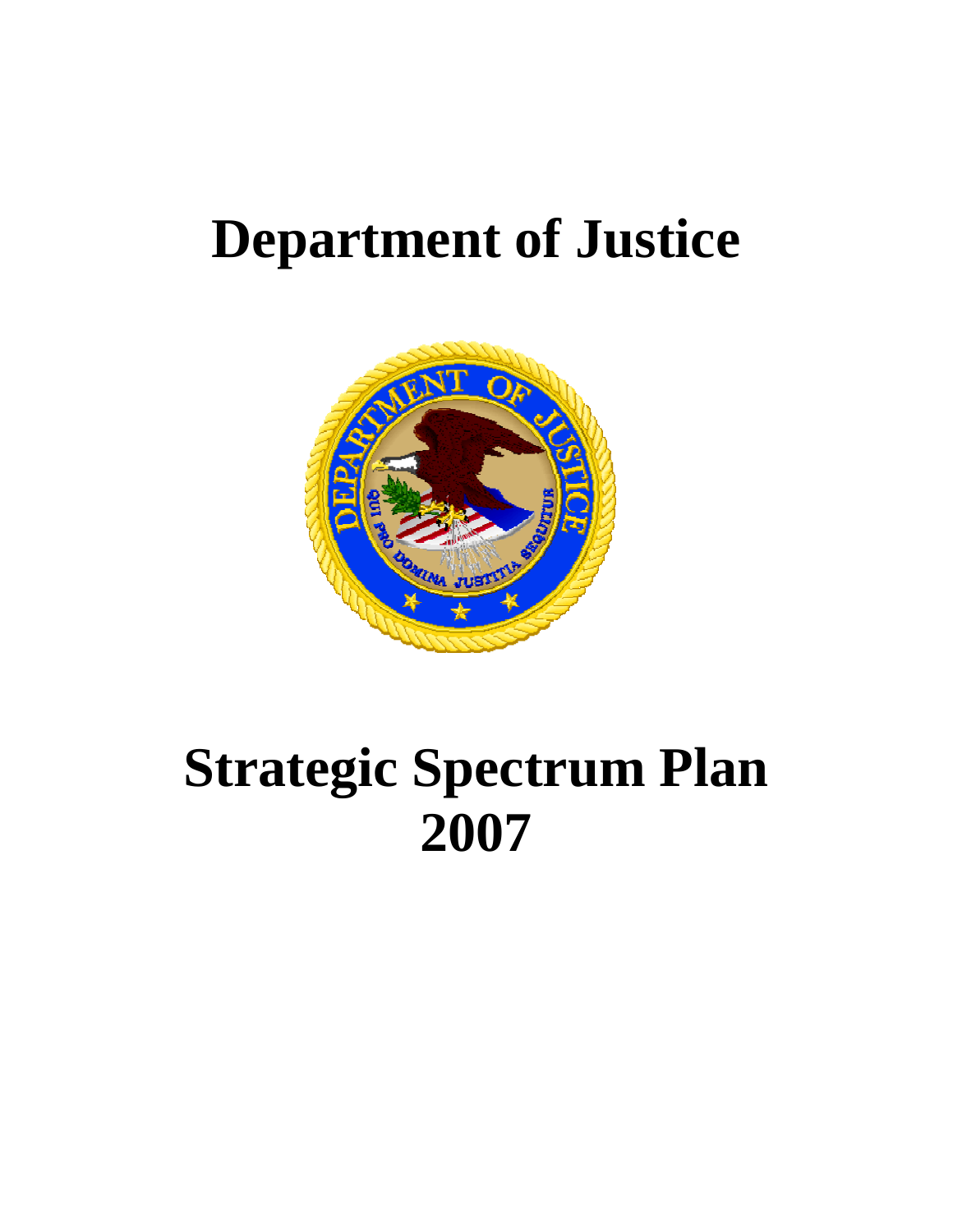## *Executive Summary*

In May 2003, the President established the Spectrum Policy Initiative to promote the development and implementation of a U.S. spectrum management policy for the 21<sup>st</sup> century. In response to the President's Spectrum Policy Initiative, the existing legal and policy framework for spectrum management was examined with a goal of assisting the U.S. in meeting the demands created by dramatic changes in technology and spectrum use. This examination resulted in the issuance of a Presidential memorandum that directed the heads of Executive departments and agencies to provide a strategic spectrum plan to the Secretary of Commerce. This DOJ Strategic Spectrum Plan was developed in direct response to that Presidential memorandum.

Consistent with DOJ Order 2422.1A (Radiocommunication Policy, Responsibilities, Standards, and Procedures) the Justice Management Division, Wireless Management Office (WMO) coordinated the development of this plan with the DOJ components that utilize radio spectrum. The primary purpose of the plan is to broadly identify the DOJ's vision and requirements for spectrum use, as it deems necessary in direct support of both current and future national law enforcement operations. It is based upon specific responsibilities tasked to the DOJ, and its associated component organizations, to enforce the law, and protect and defend the interests of the citizens of the United States of America.

The plan is orchestrated to clearly identify DOJ mission responsibilities and all associated spectrum dependent requirements, activities, and applications, as specified in the March 2007 Agency Specific Strategic Spectrum Planning format provided by the National Telecommunications and Information Administration (NTIA). In accordance with that format, the DOJ's Strategic mission and vision is provided and includes both its current uses and future spectrum requirements as they relate to Federal and commercially based spectrum-dependent applications. In addition, an overview of the DOJ's spectrum management organization and associated capital planning processes is provided, as well as current DOJ efforts to evaluate new technologies as they apply to spectrum-dependent systems. The plan concludes with DOJ recommendations to NTIA that would support DOJ in achieving the most effective and efficient use of the Nation's overall spectrum resources, and be consistent with the department's strategic spectrum vision.

In recognition that spectrum is both a limited and valuable National resource, this plan demonstrates the DOJ's appreciation of the overall importance of proper planning, management, and use of spectrum to ensure its availability in support of present and future law enforcement operations.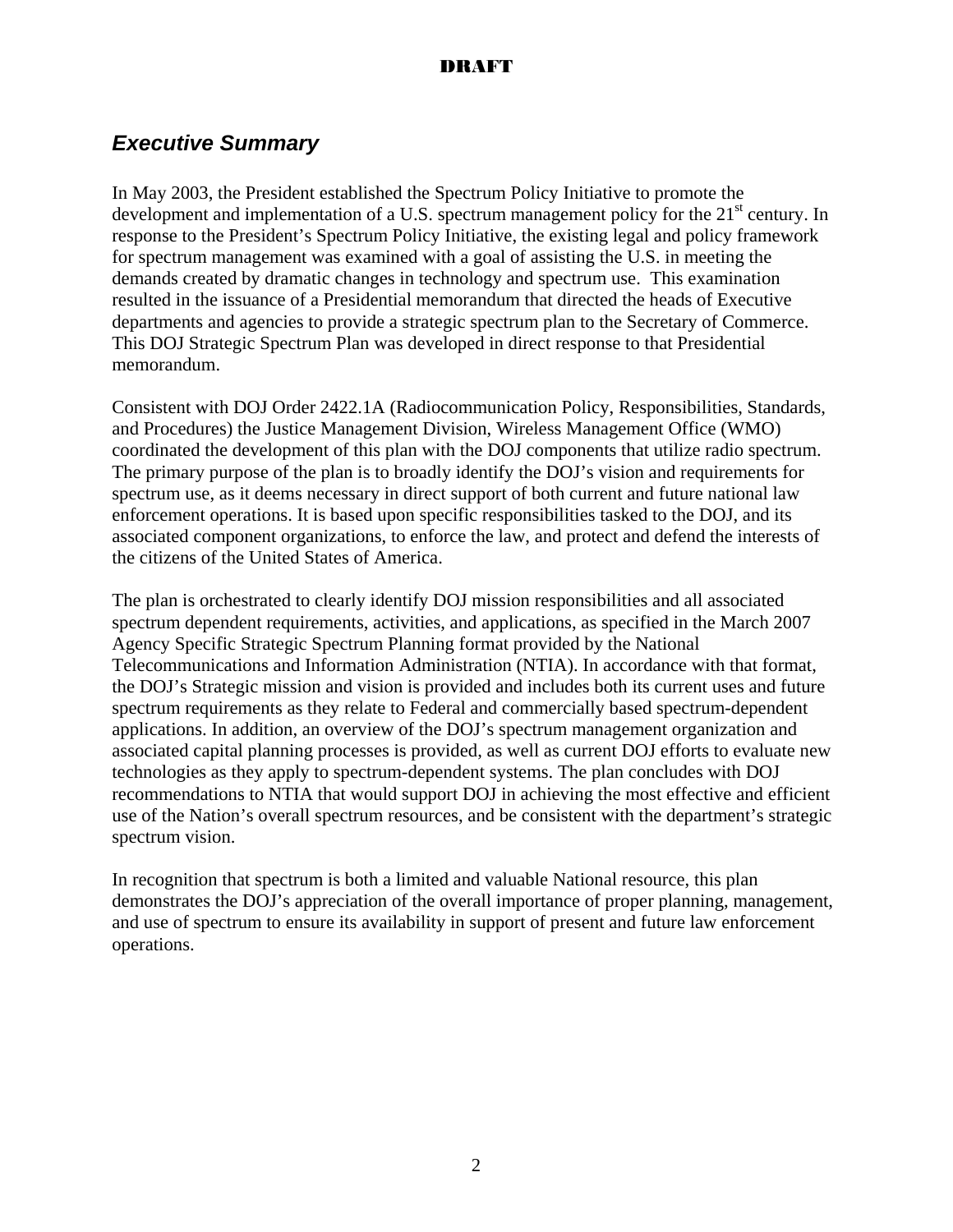# **Table of Contents**

| I. Introduction, Agency Missions, and Agency Strategic                                                     |  |
|------------------------------------------------------------------------------------------------------------|--|
|                                                                                                            |  |
|                                                                                                            |  |
| IV. Current Use of Commercial Spectrum-Dependent                                                           |  |
| V. Future Planned or Anticipated Use of Commercial<br>VI. Agency Current and Anticipated Use of Unlicensed |  |
|                                                                                                            |  |
| VII. Evaluation of New Technologies for Potential Use                                                      |  |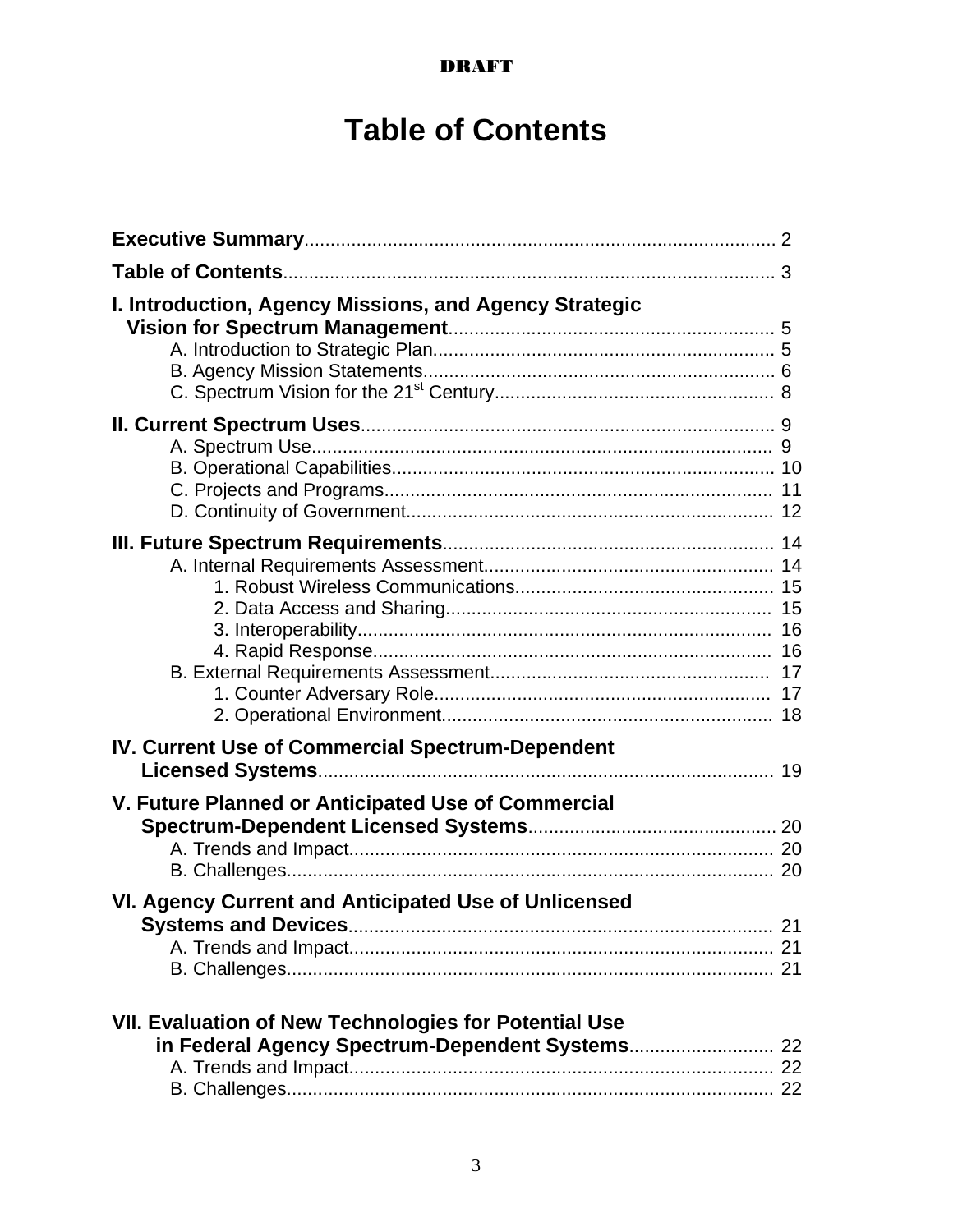| <b>VIII. Spectrum Management Organization and Integration</b> |  |
|---------------------------------------------------------------|--|
| with Agency Specific Planning and Capital Planning 24         |  |
|                                                               |  |
|                                                               |  |
|                                                               |  |
|                                                               |  |
|                                                               |  |
|                                                               |  |
|                                                               |  |
|                                                               |  |
|                                                               |  |
|                                                               |  |
|                                                               |  |
|                                                               |  |

## **Charts & Figures**

|--|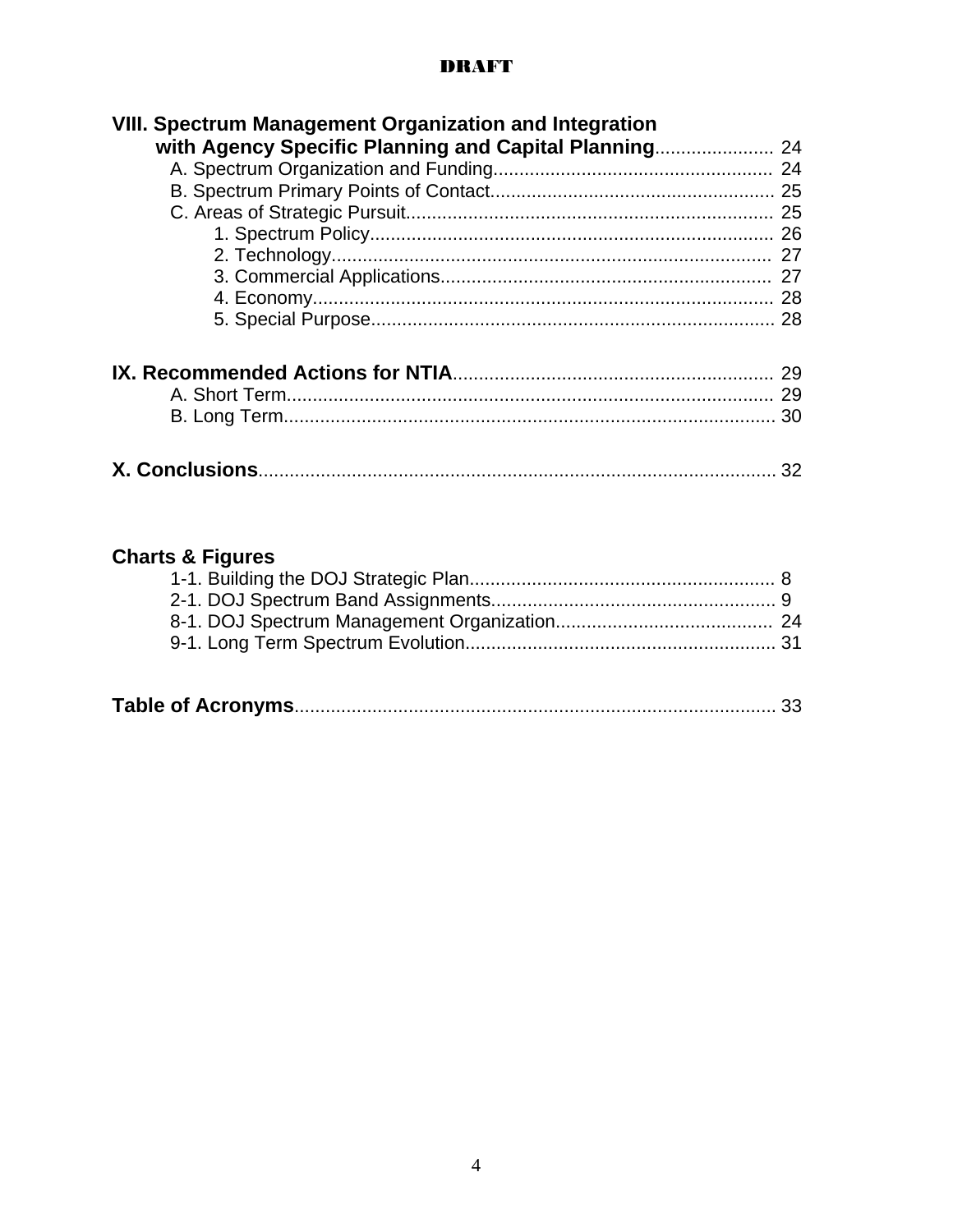## **Chapter I Introduction, Agency Missions, and Agency Strategic Vision for Spectrum Management**

### **I.A Introduction to the Strategic Plan**

In May 2003, the President established the Spectrum Policy Initiative to promote the development and implementation of a U.S. spectrum management policy for the 21<sup>st</sup> century. The purpose of the initiative was to foster economic growth; promote our national and homeland security; maintain U.S. global leadership in communications technology; and satisfy other vital U.S. needs in areas such as public safety, scientific research, Federal transportation infrastructure, and law enforcement. In response to the President's Spectrum Policy Initiative, the existing legal and policy framework for spectrum management was examined with a goal of proposing changes to assist the U.S. in meeting the demands created by dramatic changes in technology and spectrum use essential in supporting the introduction of new technologies and protect current critical uses. This examination resulted in the issuance of a Presidential memorandum dated November 29, 2004, that directed the heads of Executive departments and agencies to provide within one year, a strategic spectrum plan to the Secretary of Commerce within one year. This DOJ Strategic Spectrum Plan was developed in direct response to that 2004 Presidential memorandum.

Consistent with DOJ Order 2422.1A (Radiocommunication Policy, Responsibilities, Standards, and Procedures) the Justice Management Division, Wireless Management Office (WMO) coordinated the development of the DOJ's plan with the DOJ components that utilize radio spectrum. The primary purpose of the plan is to broadly identify the DOJ's vision and requirements for spectrum use, as it deems necessary in direct support of both current and future national law enforcement operations. It is based upon a solid foundation of specific mission responsibilities that are tasked to the DOJ, and its associated component organizations, to enforce the law, and protect and defend the interests of the citizens of the United States of America.

With clear identification of the mission of the DOJ established, the plan then outlines the operational requirements and spectrum dependent activities the department currently employs in the accomplishment of that mission. Because the national spectrum regulatory framework differs between federal and commercial, as well as licensed and unlicensed spectrum environments, the DOJ's activities are divided and addressed according to the regulatory environment they operate in. The plan also identifies strategic pursuits which potentially optimize the overall effectiveness and efficiency of DOJ's current and future mission dependent spectrum use. The department's spectrum management and capital planning processes are then identified which are designed to help posture the DOJ for not only modernizing its operational capabilities, but to ensure access to the required spectrum resources in direct support of those new and existing mission essential operations. This overall effort is then used to substantiate recommended actions for NTIA in support of short and long term National Spectrum Planning efforts.

The DOJ recognizes that spectrum is both a limited and valuable National resource. Therefore, this plan is intended to demonstrate the importance of proper planning, management, and use of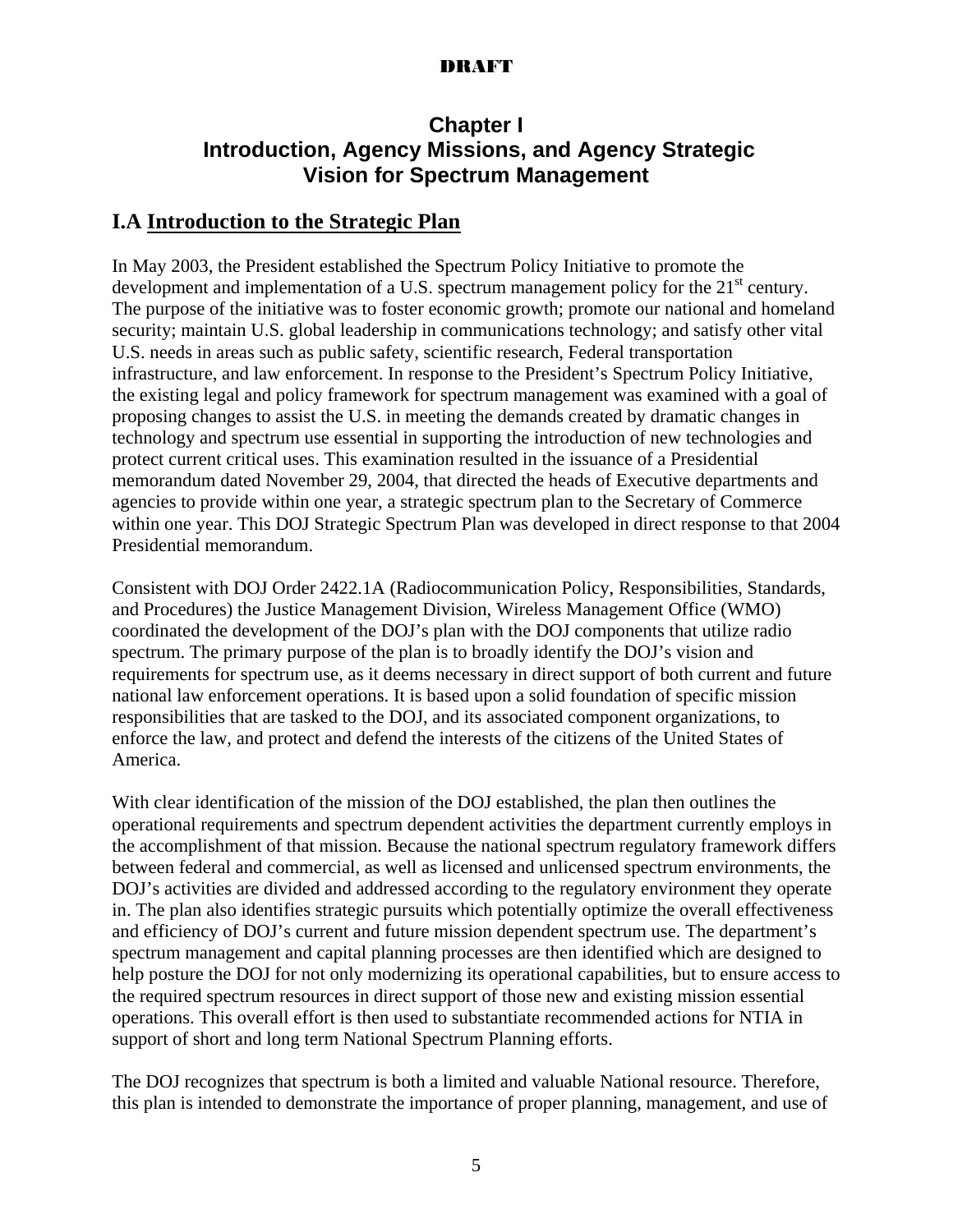that resource to ensure its availability in support of present and future law enforcement operations, and its availability and continued benefit to the nation as a whole.

### **I. B Agency Mission Statements**

The Department of Justice (DOJ) is comprised of 40 separate components headed by the Attorney General of the United States. Its mission is:

**"To enforce the law and defend the interests of the United States according to the law; to provide federal leadership in preventing and controlling crime; to seek just punishment for those guilty of unlawful behavior; to administer and enforce the nation's immigration laws fairly and effectively; and to ensure fair and impartial administration of justice for all Americans."**

Although headquartered in Washington, D.C., the DOJ conducts much of its work in offices located throughout the country and overseas.

There are also several primary components within the DOJ that have their own spectrum dependent equities. They have their own complementary, yet independent mission statements, and are engaged in unique activities that drive their own requirements for spectrum use. These components include:

**The Executive Office for United States Attorneys (EOUSA)**. The mission of EOUSA is to provide general executive assistance to the 94 Offices of the United States Attorneys, and to coordinate the relationship between the United States Attorneys and the organizational components of the Department of Justice and other Federal Departments.

**The Federal Bureau of Investigation (FBI)**. The mission of the FBI is to protect and defend the United States against terrorist and foreign intelligence threats, to uphold and enforce the criminal laws of the United States, and to provide leadership and criminal justice services to federal, state, municipal, and international agencies and partners; and to perform these responsibilities in a manner that is responsive to the needs of the public and is faithful to the Constitution of the United States.

**The Drug Enforcement Administration (DEA).** The mission of the DEA is to enforce the controlled substance laws and regulations of the United States and to bring to the criminal and civil justice system of the United States, or any other competent jurisdiction, those organizations, and principal members of organizations, involved in the growing, manufacture, or distribution of controlled substances appearing in or destined for illicit traffic in the United States; and to recommend and support non-enforcement programs aimed at reducing the availability and demand of illicit controlled substances on the domestic and international markets.

**The Bureau of Alcohol, Tobacco, Firearms and Explosives (ATF).** The mission of ATF is to conduct criminal investigations, regulate the firearms and explosives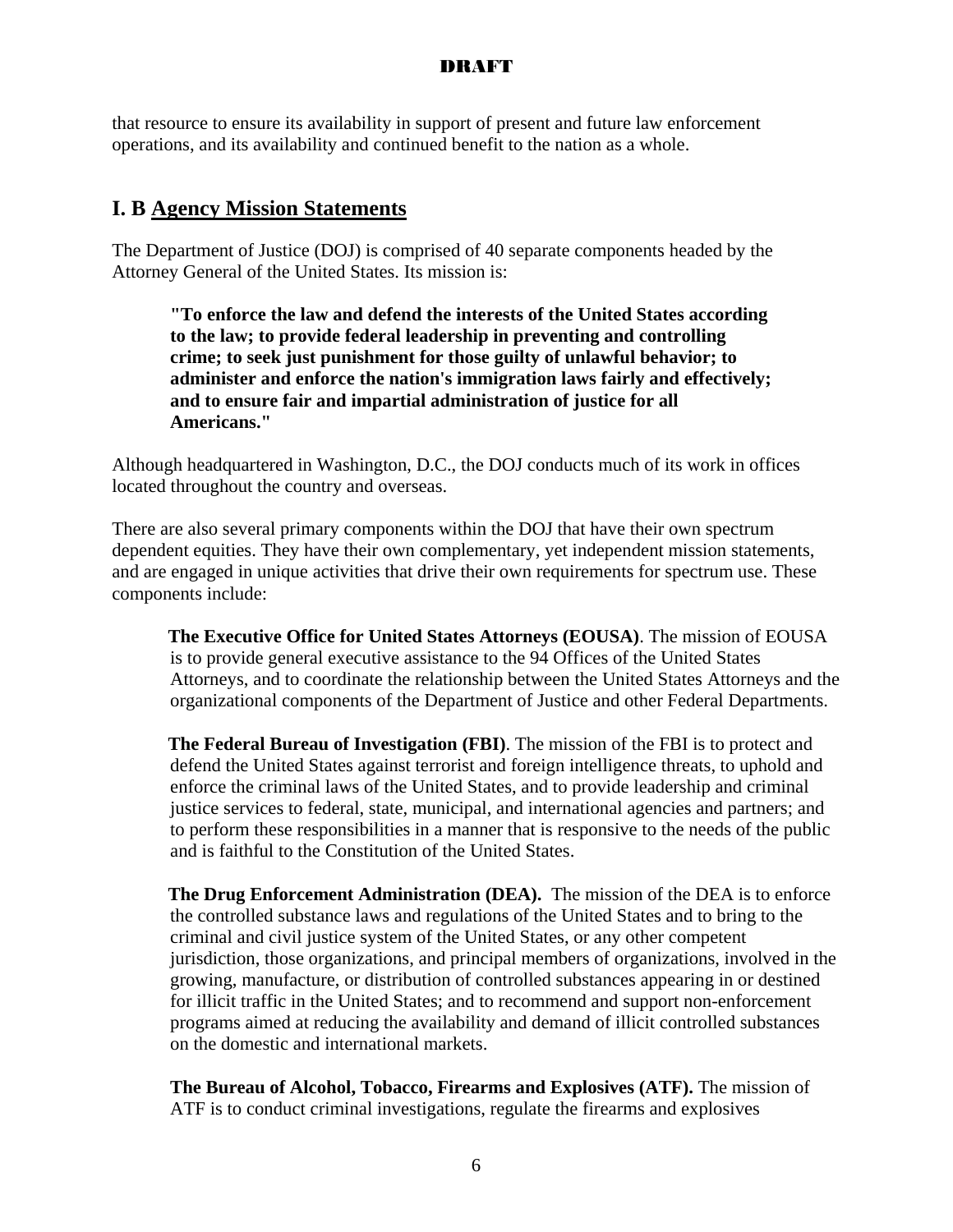industries, and assist other law enforcement agencies in order to suppress and reduce violent crime as well as protect the public in a manner that is faithful to the Constitution and laws of the United States.

**The United States Marshals Service (USMS).** The mission of the USMS is to enforce federal laws and provide support to virtually all elements of the federal justice system by providing for the security of federal court facilities and the safety of judges and other court personnel; apprehending criminals; exercising custody of federal prisoners and providing for their security and transportation to correctional facilities; executing federal court orders; seizing assets gained by illegal means and providing for the custody, management and disposal of forfeited assets; assuring the safety of endangered government witnesses and their families; and collecting and disbursing funds.

**The Bureau of Prisons (BOP).** The mission of the Federal Bureau of Prisons is to maintain secure, safe, and humane correctional institutions for individuals placed in the custody of the U.S. Attorney General; to develop and operate correctional programs that seek a balanced application of the concepts of punishment, deterrence, incapacitation and rehabilitation; and provide, primarily through the National Institute of Corrections, assistance to state and local correctional agencies.

**The Office of Inspector General (OIG**). The mission of the Office of the Inspector General is to promote economy, efficiency and effectiveness within the DOJ. The Inspector General also enforces criminal and civil laws, regulations and ethical standards within DOJ by investigating individuals and organizations that allegedly are involved in financial, contractual or criminal misconduct in DOJ programs and operations.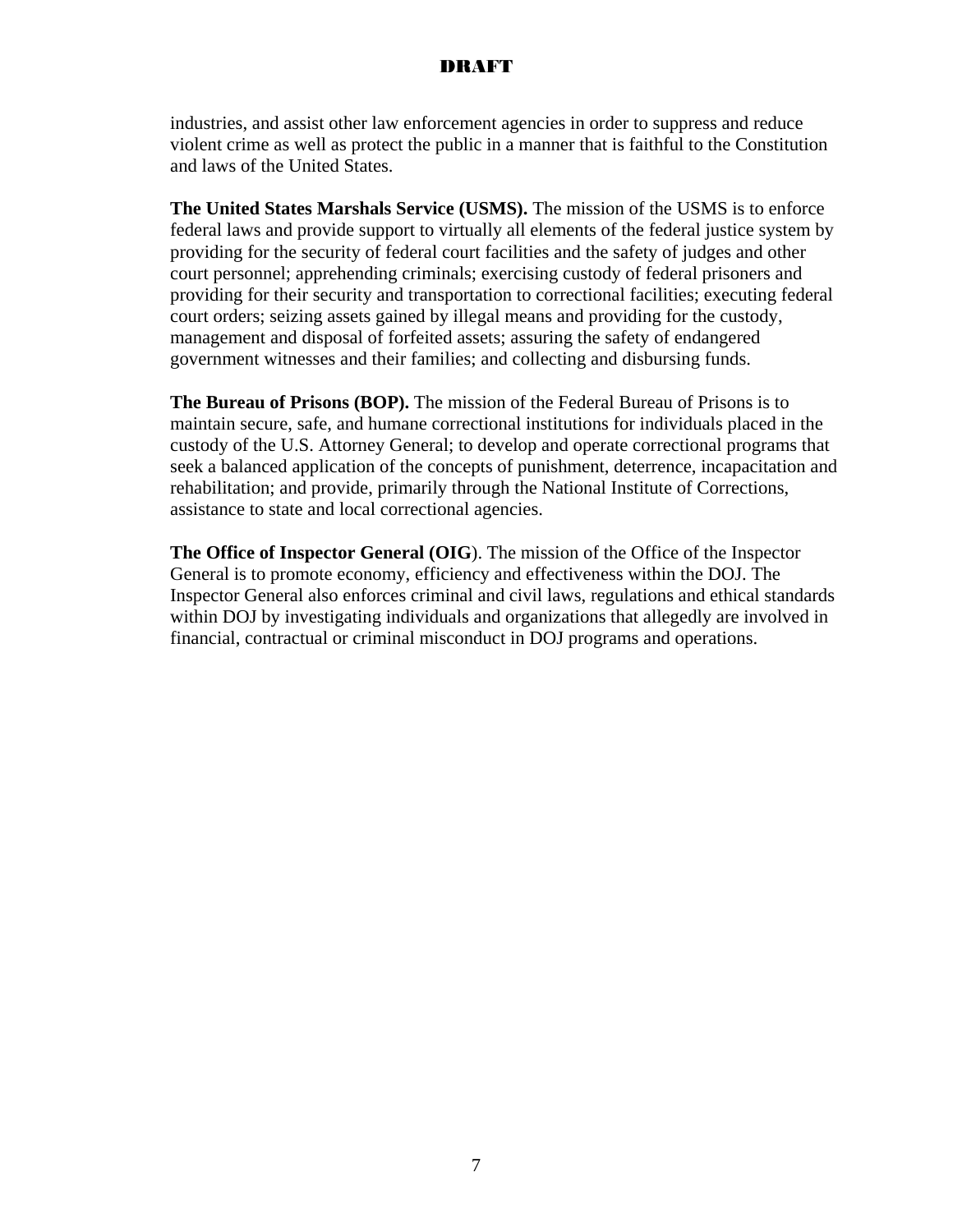## **I.C Department of Justice Spectrum Vision for the 21st Century**

The follow is the Department of Justice Spectrum Vision for the  $21<sup>st</sup>$  Century:

*"To be secure in the ability to leverage spectrum, as a finite national resource, to effectively and efficiently meet the technical requirements demanded by our operational mission of enforcing the laws, and protecting and defending the citizens of the United States"* 

The DOJ Spectrum Vision reflects not only the primary purpose of the department, but also a recognition and commitment to responsibly use the nation's spectrum resources in the fulfillment of that mission. As depicted in the diagram below, through strategic pursuits outlined by this document in the areas of policy, technology, commercial applications, economy, and special purpose functions, the DOJ plans to build upon a core foundation of mission purpose, requirements, and existing operational capabilities in order to improve its future capabilities in service to the nation.



**Figure 1-1, Building DOJ's Strategic Spectrum Plan**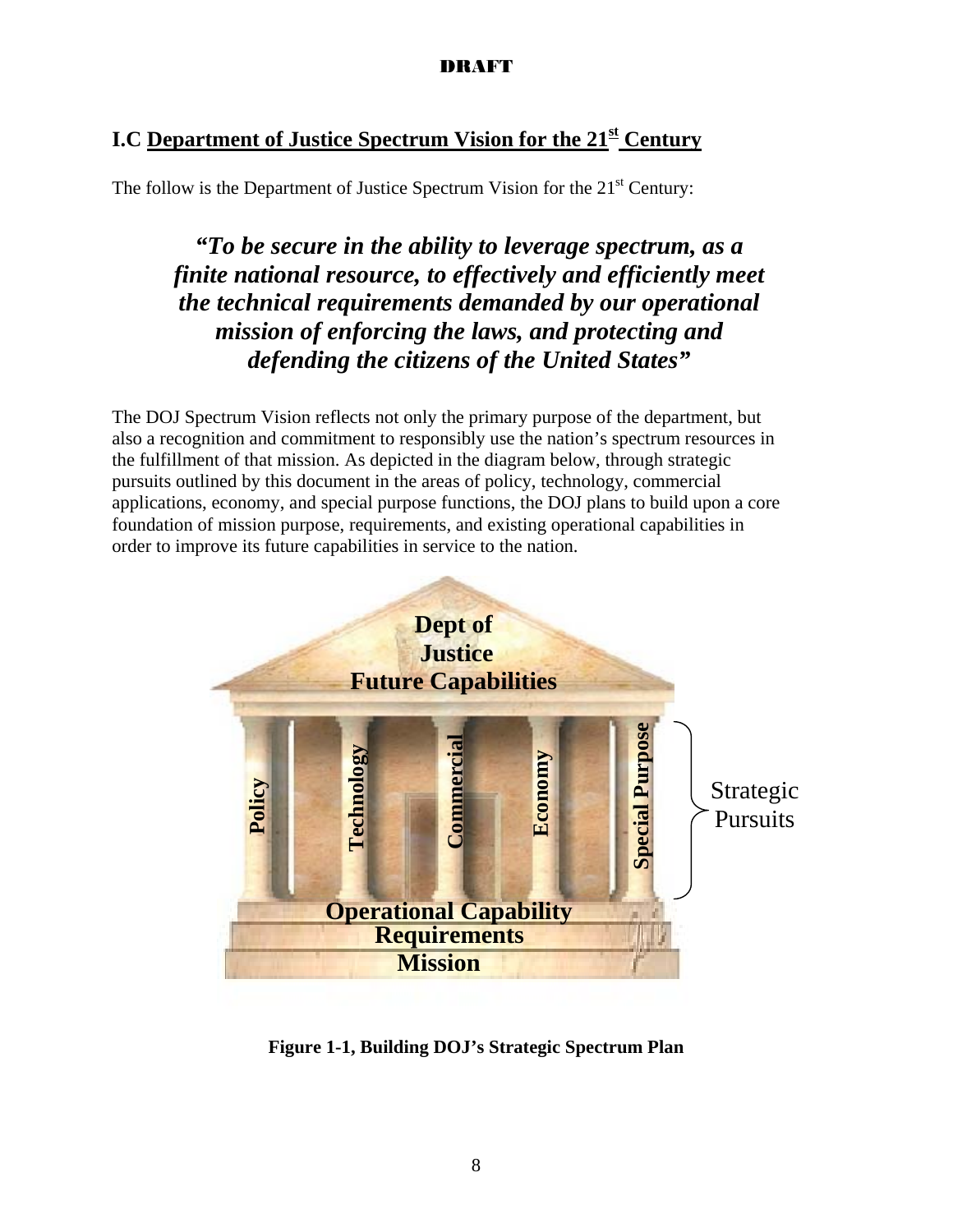# **Chapter II Current Spectrum Use**

The use of wireless systems, and their associated spectrum requirements, is an organic necessity to the most basic law enforcement operation. In most cases, wireless applications provide the sole means of connectivity and information that is crucial to the conduct of the overall operation.

#### **II.A Spectrum Use**

With just under 26,000 frequency assignments on record, spectrum use within the Department of Justice is as diverse as the activities the organization conducts in support of global law enforcement operations. From High Frequency (HF) assignments, to assignments in the Super High Frequency (SHF) band, the DOJ's access and use of the spectrum is based in many cases on the type and amount of spectrum that is capable of satisfying select mission requirements. For instance, because of propagation characteristics that make HF (2-30 MHz) ideal for supporting long haul communication requirements, DOJ operations in this band are typically used to support emergency, back-up, and contingency communication operations between distant geographically dispersed areas. To support functional activities involving detection, tracking, search, robotic use and control, surveillance, and high data rate communications, assignments within the mid to upper Ultra-High Frequency (UHF; 300 – 3000 MHz) and the Super-High Frequency (SHF; 3 – 30 GHz) band areas are typically used.



**Figure 2-1, DOJ Spectrum Band Assignments**  (Based from July 2007 Government Master File Records)

The most significant requirement for spectrum assignments within the DOJ however, is in direct support of tactical communications. This requirement is predominantly satisfied within the two Federal government land mobile frequency bands of 162-174 MHz and 406.1-420 MHz as shown in the above Figure 2-1. As will be addressed later in the plan, the DOJ also uses a myriad of diverse spectrum assignment resources throughout many of the Government and non-Government frequency bands in order to support unique mission operations and interoperability requirements between the DOJ and various other Federal, state, and local law enforcement and emergency response activities. Typical examples include: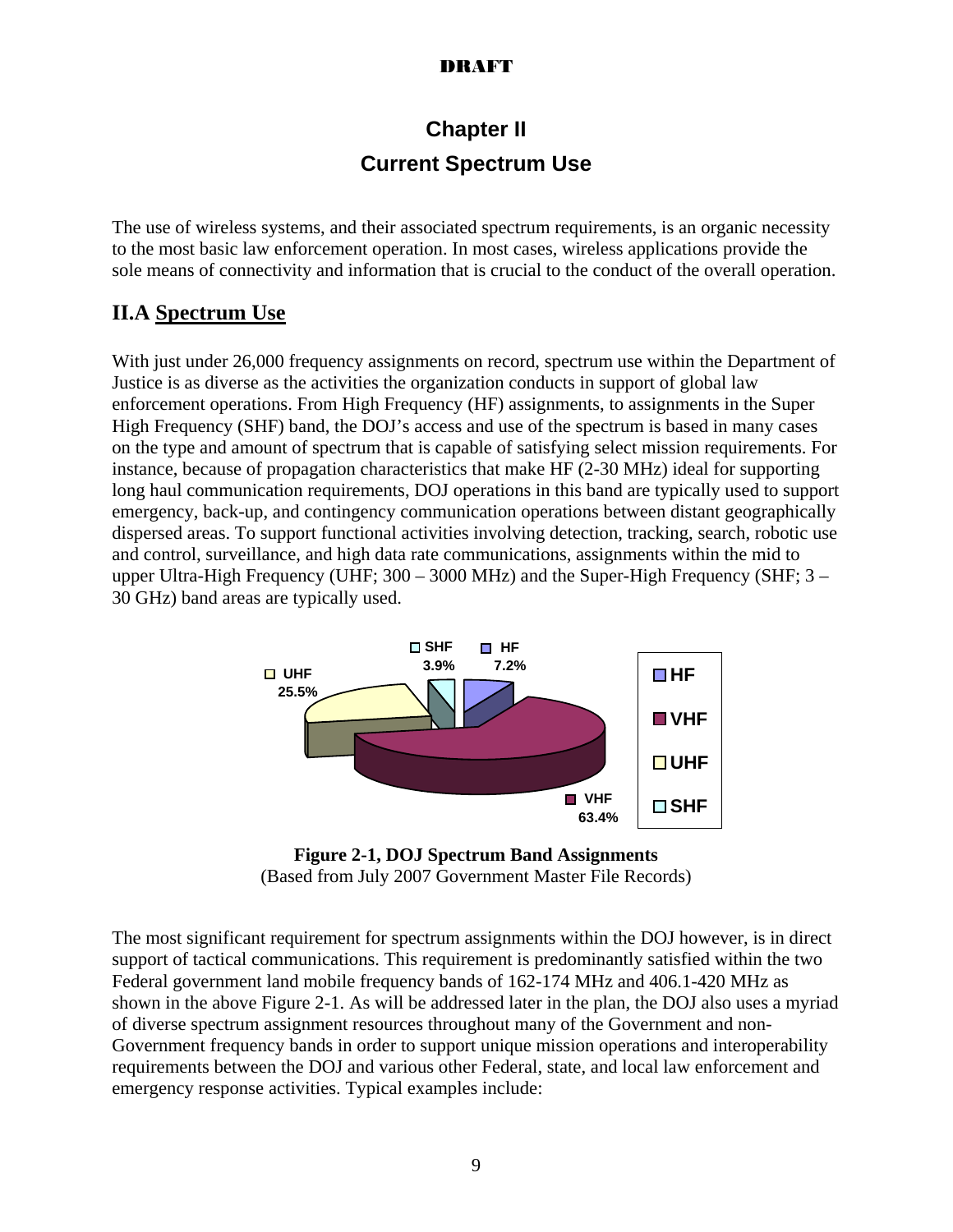- Channel sharing and cooperative use of the 150.8 162 MHz and 420 870 MHz bands for interoperability with non-Federal public safety users.
- Cooperative use of VHF, UHF, 700 MHz and 800 MHz radio systems belonging to other federal, state and local law enforcement agencies to bridge the lapses in repeater coverage and for interoperability.
- The conduct of tactical audio and surveillance activities in the 1755-1850 MHz, 2200-2290 MHz, and 4400-4940 MHz Federal bands.
- Creating wireless network extensions in support of tactical surveillance activities in the 900 MHz, 2.4 GHz and 5.7 GHz commercial bands.
- Commercial cellular services such as services at 400, 800, 900, 1800 and 1900 MHz.
- Tracking activity support through commercially provided equipment and services such as the Search and Rescue Satellite (SARSAT) which operates at 406 MHz, the Argos Satellite which operates at 401.65 MHz, Inmarsat, Iridium and the GlobalStar satellites networks, and commercially provided RF down loaders at 2.4 GHz.

As law enforcement activities increasingly become more complex, diverse, interdependent on other associated activities, and more geographically disbursed, the use of spectrum dependent commercial devices and services are becoming commonplace for providing important augmenting services and communication capabilities that support day-to-day law enforcement operations.

## **II.B Operational Capabilities**

The capabilities of the DOJ are evolutionary in their development and implementation in order to meet present and future challenging operational demands. This requires the ability to effectively predict, identify, monitor, preempt, counter, control and/or neutralize the capabilities of a criminal adversary. Therefore, DOJ spectrum access is driven primarily by the functional capabilities that will satisfy the operational requirements. For example, voice communication requirements can be supported through various spectrum allocations that have already been made available for Federal use. However, the expectations for future communications demand capabilities such as text messaging, type 1 encryption, over-the-air re-keying, traffic statistical capture and management, call grouping, prioritized usage, user and location identification, instantaneous availability, etc, and all within a reduced spectrum channel bandwidth. More complex operations involving the functional activities of detection, tracking, surveillance, remote control, and high data rate capabilities for real time information transfer are now commonplace within most of the DOJ's component organizations and offices. These types of activities increase the demand for data or information, and are thus driving an increasing requirement for wider operating bandwidths and access to spectrum to support these activities. In addition, in the areas of detection and tracking, certain frequencies are necessary for use due to their propagation and penetration characteristics within the atmosphere and other environmental substances (vegetation, building walls, etc.). The requirements for spectrum use within the DOJ are a direct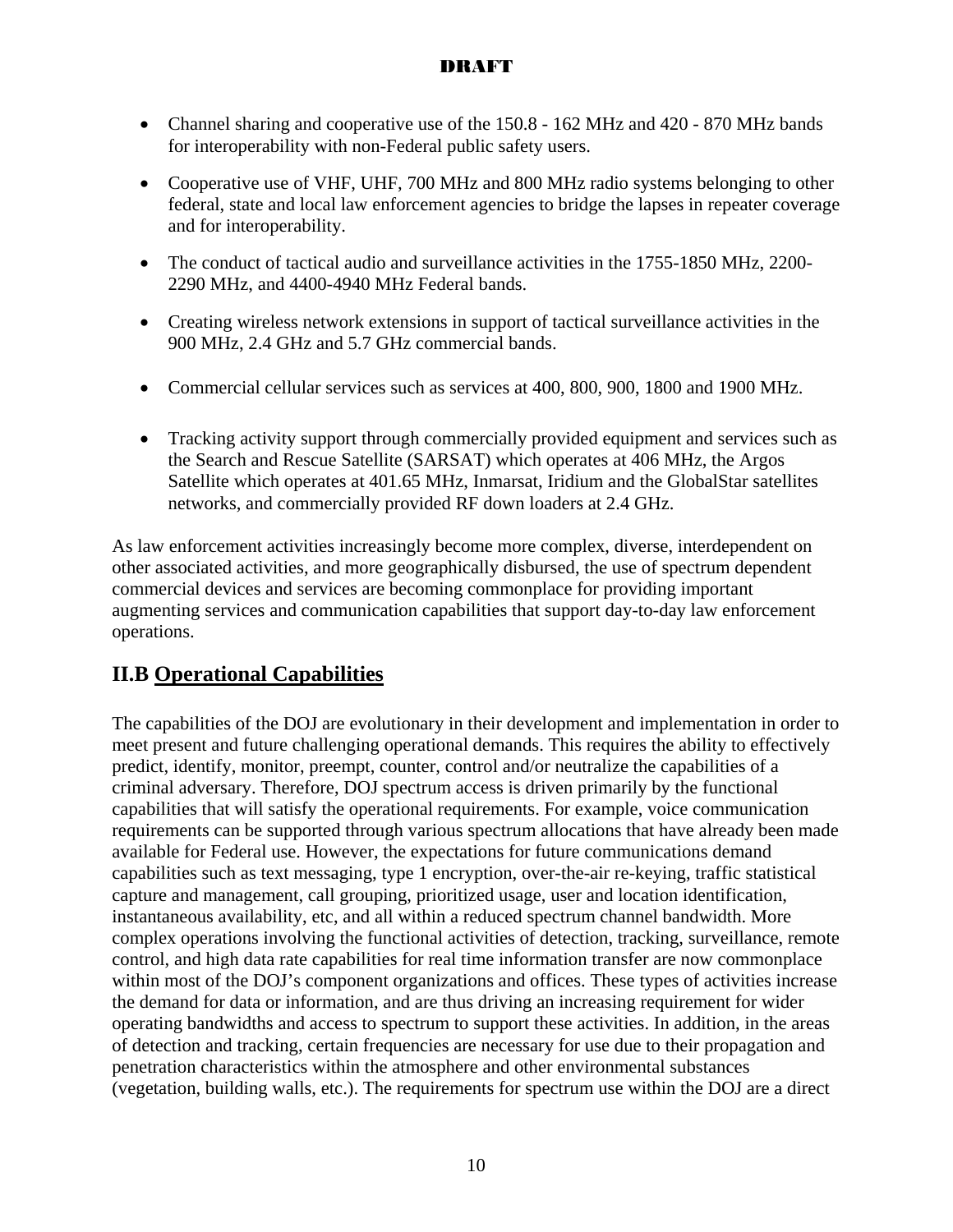reflection of their functional requirements and how technology can translate those requirements into specific operational capabilities. These capabilities are necessary in support of typical law enforcement operations, and are required in "real time" in order to adequately serve the on-going requirements of law enforcement activities. Capabilities that are organic to basic law enforcement operations include:

- **Communications.** Although High Frequency (HF) and Satellite communications capabilities support operational needs over long distances and between the U.S. and other countries, the Land Mobile Radio (LMR) serves as the backbone of wireless communications in the field. LMR is used during virtually all law enforcement operations. These operations include: surveillance, undercover operations, currency, arms, and drug trafficking and seizures, international border seizures, clandestine laboratory and criminal investigations, Special Weapons And Tactics (SWAT), Search warrant executions and arrests, Bomb Squad operations, counter terrorist, and organized crime investigations just to name a few.
- **Detection, Tracking and Surveillance**. Specialized devices designed to perform wireless direction finding, identification, monitoring, and audio/video capture and recording functions are routinely use in support of investigative operations. These capabilities in many instances are in direct support of undercover operations and may involve a variety of concealments specifically adapted for both fixed and mobile applications.
- **Command, Control and Telemetry**. Wireless capabilities are increasing being incorporated into remote and robotic applications, especially when their supporting activities involve operations within potentially dangerous or hazardous environments.
- **Data Acquisition, Exchange, and Transfer**. Investigative and reporting capabilities can be very data intensive and the use of wireless devices are commonly used for the expedient transmission and receipt of data files or records critical to the overall investigative and reporting function.

DOJ operational capabilities must, and will continue to evolve in order to effectively and efficiently conduct its mission functions and respond to unknown adversaries.

## **II.C Projects and Programs**

The most significant program currently on-going within the DOJ involves efforts to become compliant with the National Telecommunications and Information Administration (NTIA) mandate that all Federal spectrum users narrow, by one half, the bandwidth used to transmit radio signals by the year 2005 for Very High Frequency (VHF) and the year 2008 for Ultra High Frequency (UHF) allocations. The genesis of this effort is from Title 47, U.S.C. 903 (d)(1) where Federal government agencies were required to make more efficient use of the radio spectrum. Although the DOJ yet to complete these effort in accordance with the mandated milestones, it has initiated and is implementing plans to transition existing Land Mobile Radio (LMR) systems to a system employing narrowband emissions. Under these plans, the DOJ LMR systems will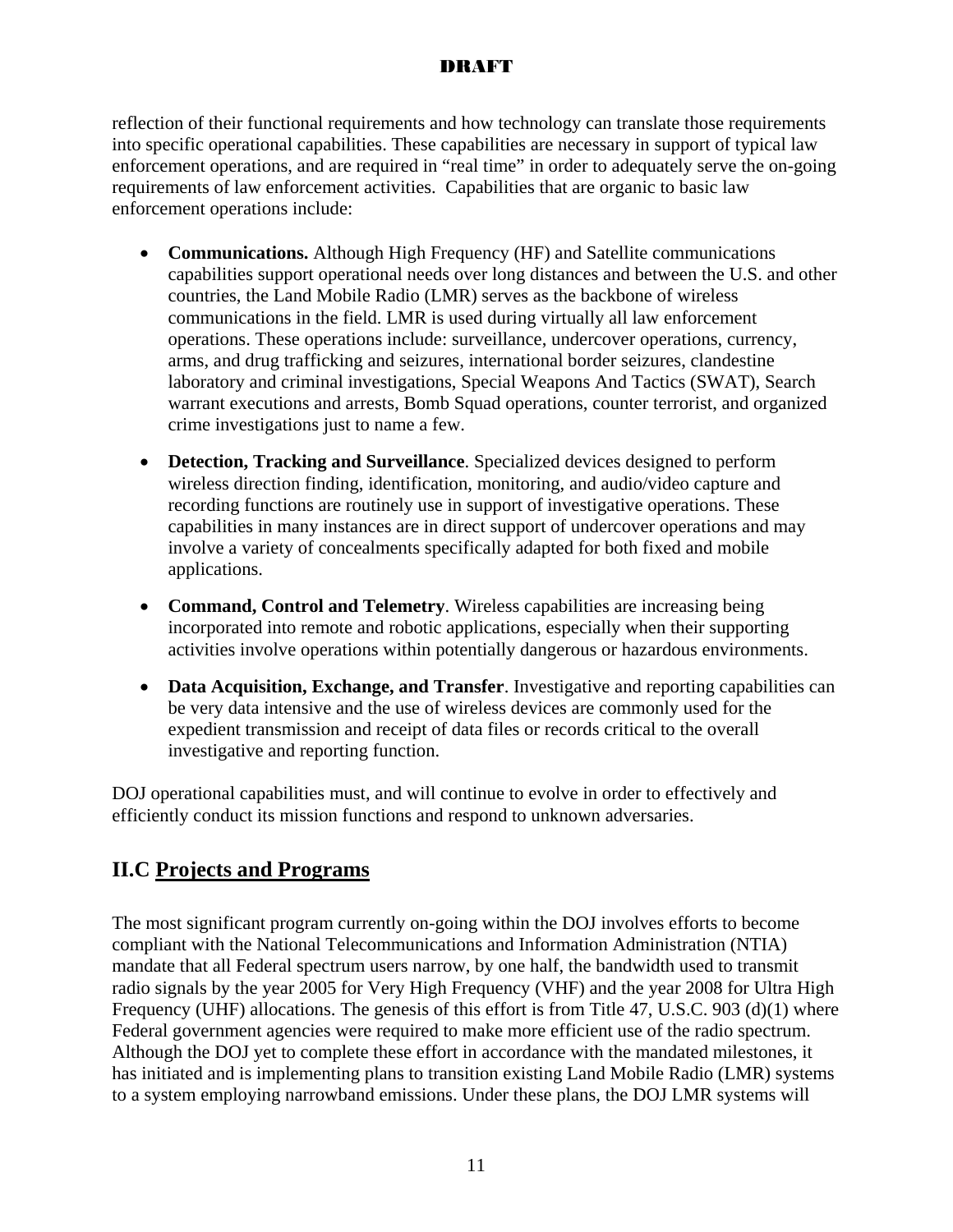evolve into an integrated wireless network concept, to accommodate all DOJ components into a single network. As applicable, newer technologies are being considered for potential use within the Federal Law Enforcement communities in support of growing tactical, operational, and administrative requirements. It is anticipated that the Integrated Wireless Network (IWN) will be the prominent instrument within the VHF band that will support the tactical wireless communications needs of all three Federal departments. The September 2001 terrorist attacks on New York and the Pentagon have changed the focus of land mobile radio from compliance with the NTIA narrowband mandate to improving the DOJ's mission effectiveness of the communications system, which further benefits interagency communications. The IWN system is estimated to be able to serve approximately 80,000 law enforcement users throughout the United States, with 2014 as the current estimated date of implementation. The primary delays in overall program implementation are all related to the lack of funding availability which is necessary to complete the effort.

Complementary to the IWN program, the DOJ has also partnered with state and local officials in 25 cities across the country to augment or implement multi-agency emergency communications capabilities. The 25 Cities Interoperability program has sought to achieve interoperable communications by connecting existing federal, state, and local agency systems together. The DOJ has made concerted efforts to coordinate across each of these two initiatives, and also with the SAFECOM program managed by the Department of Homeland Security.

With the FCC public auction of the 1710-1755 MHz band, which took place between 9 August and 18 August 2006, the DOJ along with all other Federal Agencies where faced with having to relocate any and all systems they had been currently operating in that band. For the DOJ, that meant relocating a total of 129 fixed microwave and 7,903 tactical surveillance systems across three of its component organizations on a nationwide. A unique factor associated with this auction however, was that the proceeds raised from the spectrum auction (almost \$14 Billion) could be used to directly offset the costs associated with Federal Agency efforts to relocate their impacted systems. Under the rules of reimbursement, all costs required to make those relocated systems and capabilities "whole" again within their new operating environment are eligible for full reimbursement. As a consequence, this included not only the actual systems that must be replaced, but also any associated systems that were required to interoperate with that equipment. Capitalizing on this opportunity to not only relocate, but modernize its capabilities in the tactical surveillance arena, the DOJ has identified modern, spectrally efficient, digitally based equipment and processes to which it plans to migrate over the course of this relocation effort. The DOJ currently estimates it will take 3 years to complete this overall migration effort at a cost of just under \$691 million.

## **II.D Continuity of Government**

The DOJ plays a critical role in the support of Continuity of Government (COG) and Continuity of Operations (COOP) activities. COG, defined as *"A coordinated effort within each branch of the Federal Government to fulfill minimum essential responsibilities in a catastrophic emergency to ensure the capacity to maintain an enduring constitutional government"* is an inherently Federal function and responsibility that concentrates on maintaining a consistent government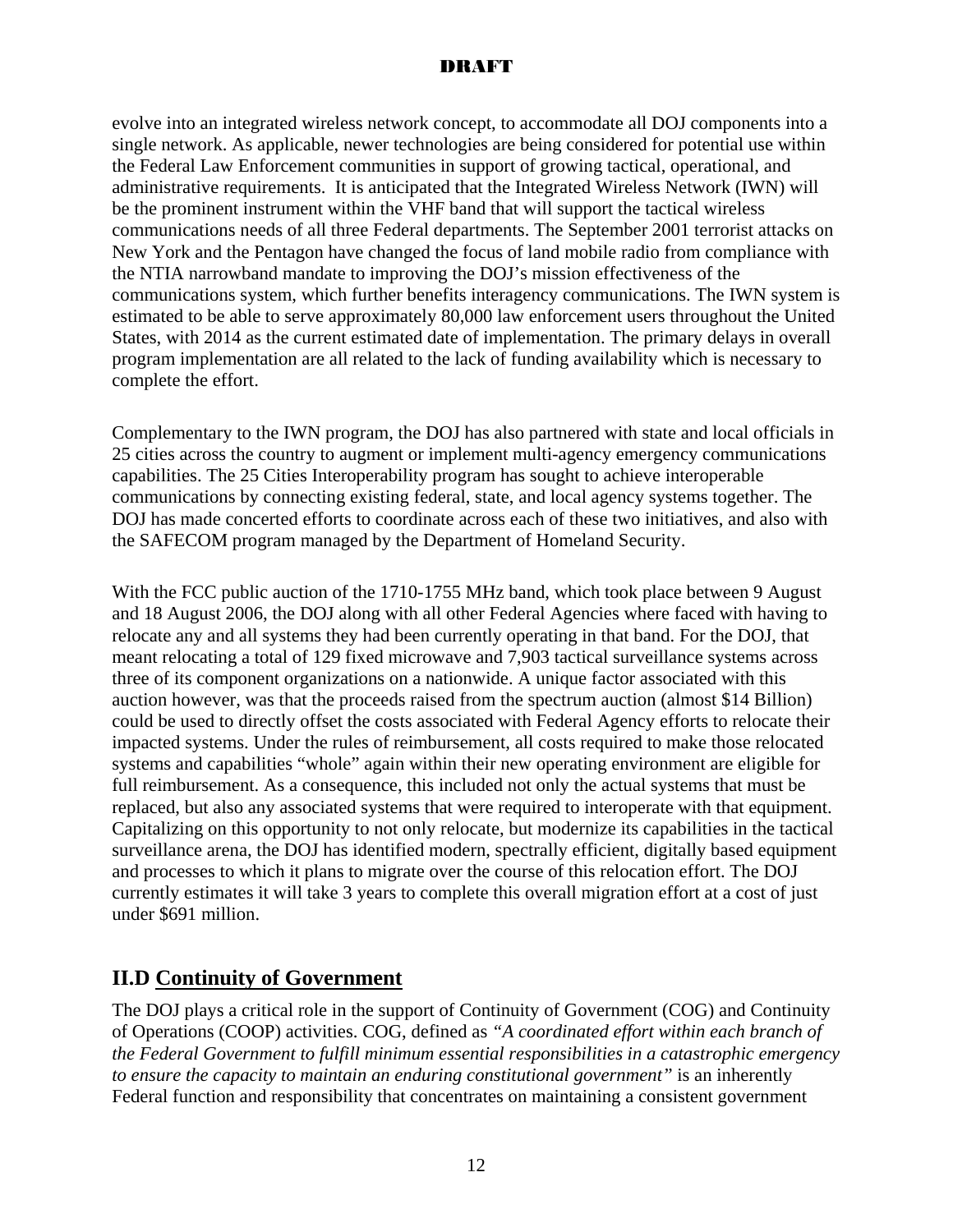hierarchy or structure. COOP on the other hand is defined as "*An internal effort within individual components of the Executive, Legislative, and Judicial branches of government to assure the capability exists to continue essential component functions across a wide range of potential emergencies, including localized acts of nature, accidents, and technological and/or attackrelated emergencies"* and is more government operations focused. The very nature of COG/COOP encompasses the ability to provide an immediate mobilization response in meeting the critical demands for reconstitution of both government, and essential civil support functions, in real time. Since there is no specific spectrum allocation dedicated to COG/COOP activities per se, all communications capabilities, regardless of frequency band, that are currently designated, shared, or used by the DOJ would be leveraged as necessary in support of the COG/COOP. In addition, since the instantaneous nature of COG/COOP does not allow for detailed system development or spectrum coordination, all existing DOJ system assets are candidates for use. This will demand comprehensive network and capability preplanning to ensure that any and all infrastructure assets would be considered to meet the overall mission requirements. From a spectrum use perspective, any DOJ spectrum dependent communication capability or asset would be potentially exercised for direct COG/COOP support as needed. Interoperating with other levels of government and the community would also be necessary to ensure not only government continuity but the orderly conduct of a civil society. In general, the DOJ will continue to assess communications capabilities to ensure that there are redundancies in wireless system capabilities, across all bands that support existing operations, so that they can be leveraged as necessary to support COG/COOP.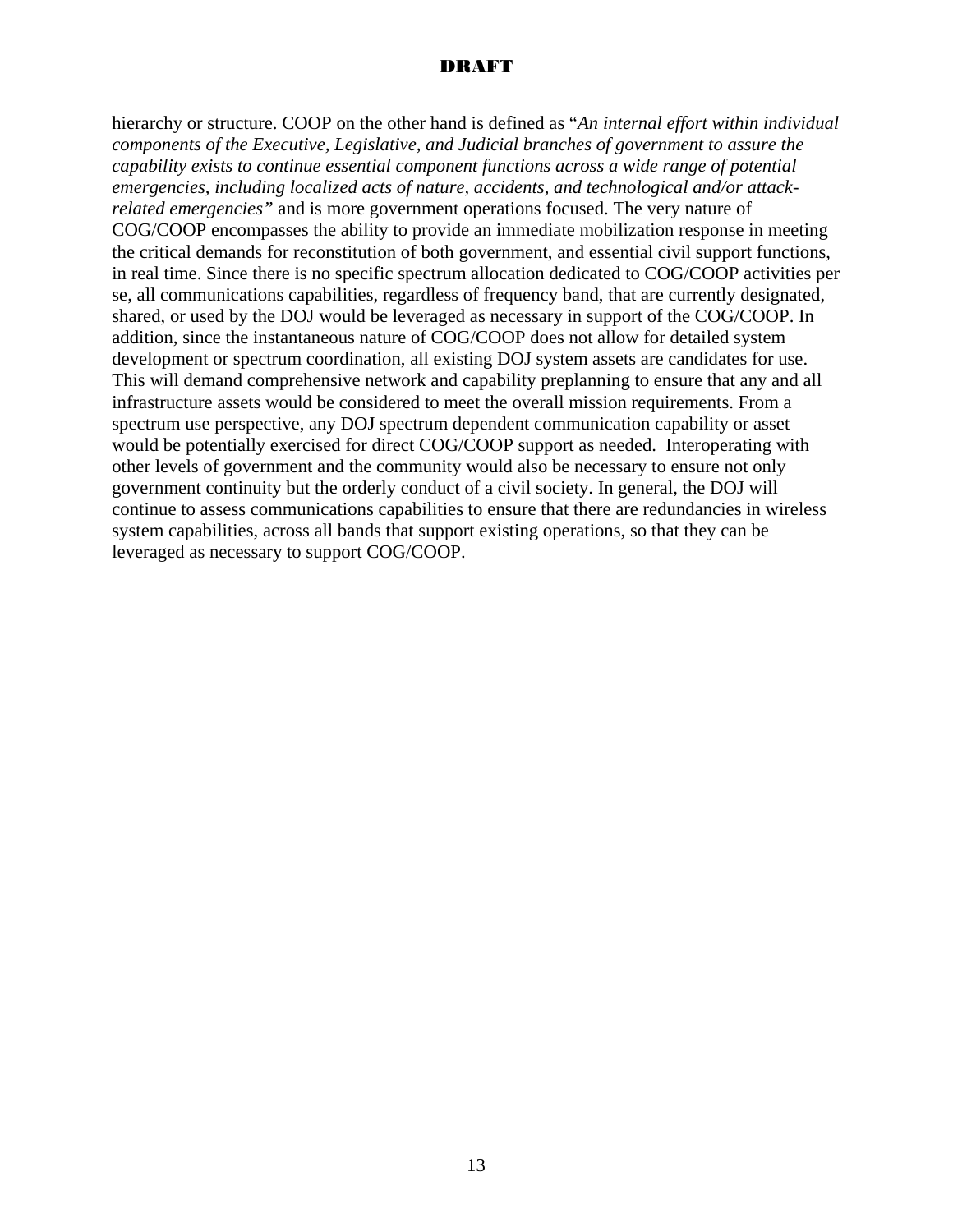# **Chapter III Future Mission Requirements**

The conduct of overall DOJ, as well as specific component missions, requires active engagement within a wide variety of law enforcement operations, activities, and functions. Spectrum dependent wireless capabilities are not only essential to being able to successfully meet most mission requirements, but many times constitute *the* direct lifeline capability during the actual conduct of these missions. Spectrum dependent technologies are crucial to the effectiveness of law enforcement and investigative activities often in unpredictable and hostile environments where the lives of federal agents and the public are involved. Most of these situations are created instantaneously and thereby require a forward thinking level of communication system planning. A thorough review of overall DOJ wireless mission requirements, however, necessitates a detailed assessment of DOJ organizational requirements from both an internal and external perspective.

## **III.A Internal Requirements Assessment**

The DOJ established an order that outlines the roles and responsibilities for managing the radio spectrum within the DOJ. The core theme of this order establishes a centralized management authority at the department level for all components. In order to effectively carry out this order, each component is responsible to identify a designated spectrum coordinator that evaluates and subsequently provides spectrum requirements to the DOJ. Because management of the radio spectrum requires skills not easily obtained, a priority is placed on establishing a combination of government employees and contractor support that is capable of filling the DOJ's spectrum needs in a timely and effective manner. The DOJ needs to maintain a trained team that works with each component in meeting their spectrum needs. This is an essential priority to ensure that real-time spectrum needs are met, and subsequently that mission goals are achieved.

Spectrum dependent wireless capabilities also constitute core requirements in support of most DOJ operational activities. By their very nature, law enforcement and the administration of justice are predominantly "field" activities, and successful field activities typically cannot tolerate the physical tether associated with traditional landline support. To be effective, an agent must be able to operate independently, maintain operational flexibility, be mobile, at times even covert, and yet still maintain a "connection" to other activities essential to the command, control, coordination, and support of the operation. Wireless capabilities are the only media available that can make these types of operations possible. As law enforcement operations necessarily become more integrated within American and global societies, their dependencies on wireless capabilities are also expected to increase dramatically.

The dynamics of modern society also present increasingly complex challenges to departmental operations. At one time, providing spectrum support for agent or organizational activities used to involve little more than providing frequency assignments in support of local voice communications. The requirements of today's law enforcement operations however, demand unencumbered access to spectrum resources that far exceed the variety, amount, and availability typically associated with voice operations over Federal Exclusive frequency bands.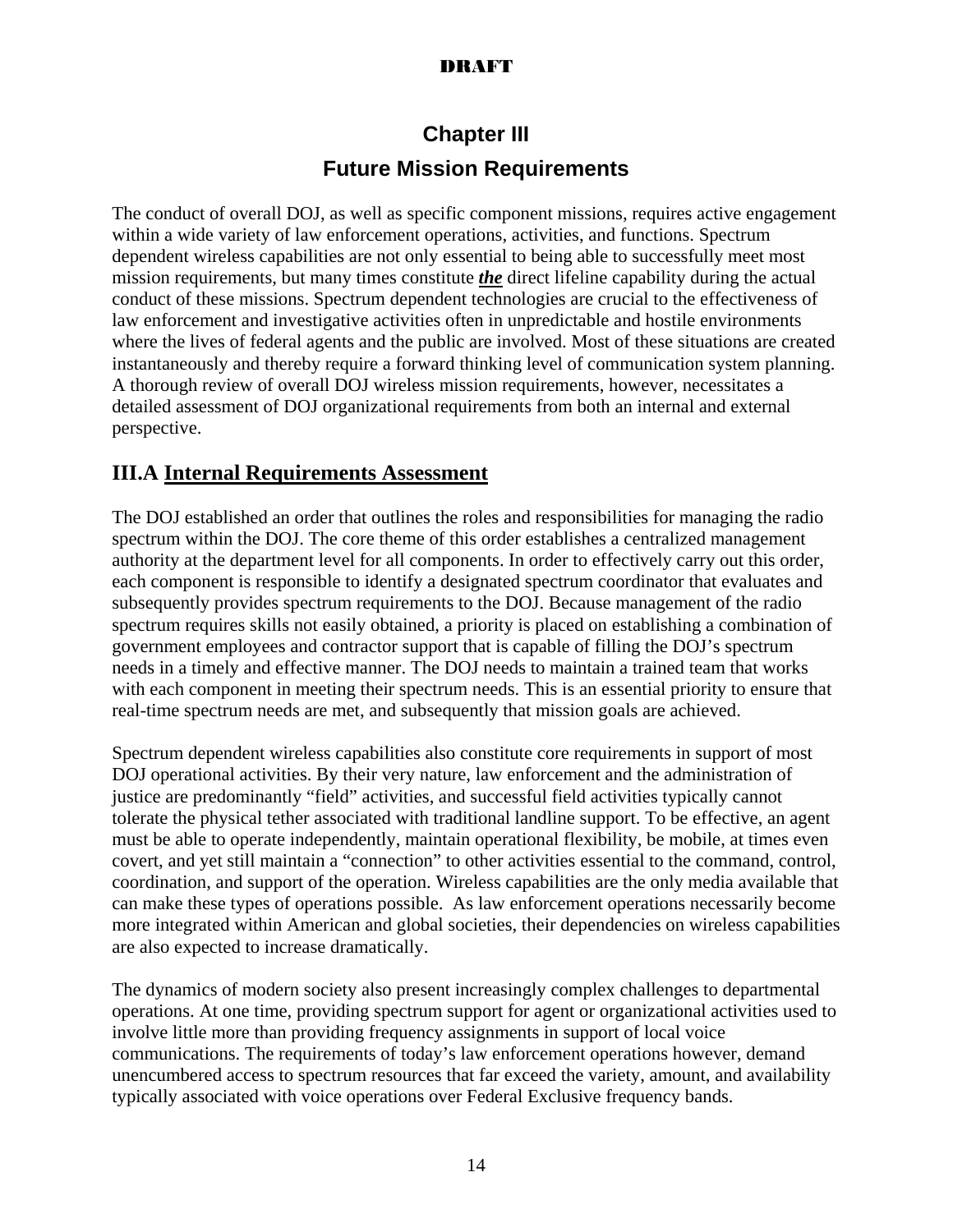These sophisticated demands further require advanced analytical tools, training and the human resource skills to effectively design and use compatibly within the existing electromagnetic environment. To this extent, the DOJ has invested in computer modeling tools, and human resource training on the use of these tools, in order to maximize the effectiveness of spectrum when applied within real world environments. The goal is, and continues to be, providing spectrum resources to current and new technologies that demonstrate reliable system integrity.

Effective spectrum planning can only be accomplished when it is based on a thorough understanding of mission requirements. The requirements that accurately characterize the internal demand and tempo of Department of Justice operations include:

**III.A.1 Robust Wireless Communications**. Wireless communication requirements encompass a wide variety of functions and purposes in their support of departmental operations. They provide the "connection" necessary to satisfy the need for critical interfaces that must exist between multiple activities where local proximity or hardwire and physical support is not possible. This includes requirements for the transmission and reception of both voice and data, over narrowband and wideband channels, between resources operating via mobile and/or fixed profiles, secure or unsecured, and at distances ranging from a very close proximity to across the globe. Due to the diversity and general unpredictability of daily communication requirements, DOJ operations cannot be frequency band or assignment limited or restricted. As a consequence, communication operations are necessarily spread across the High Frequency (HF) to Extremely High Frequency (EHF) ranges depending on the type, conditions, distance, and capacity of each communications requirement. Access to this type and quantity of spectrum must not only be preserved, but also expanded in order to keep pace with the evolving complexities associated with modern operational requirements. In addition, intensive investigation of new techniques to combine non-contiguous spectrum to form a single wideband channel is beginning. This could allow for digitally combining individual 12.5 or 25 KHz allotted channels across the band to function as if it were a contiguous allocation of spectrum. This is a planned, unfunded, extension of the Software Defined Radio program already under way.

 **III.A.2 Data Access and Sharing.** Requirements for data access and sharing are increasingly driving requirements for more spectrum use. As law enforcement operations become more tactical and information intensive, the requirements for improving and exploiting wireless capabilities for such applications as data collection, information queries, data dissemination, are also dramatically increasing. Typically, the spectrum requirements to support these types of operations necessitate the use of wider bandwidth channels, and in some instances, moving the operations to higher frequency bands. In addition, most data access and sharing operations also necessitate the simultaneous use of various types of wireless media. Since the requestor, coordinator, and provider sources are typically derived from separate and disparate activities, data access and sharing can involve complex interactions between various wireless systems. For instance, an agent in the field might initiate an information request on a particular suspect's identification or credentials. The actual request may originate over a portable VHF voice radio system, be translated onto a long distance SHF satellite link to some remote data processing facility, and then the information eventually transmitted back to the agent via a wideband UHF data connection to his vehicle. All of these different spectrum bands have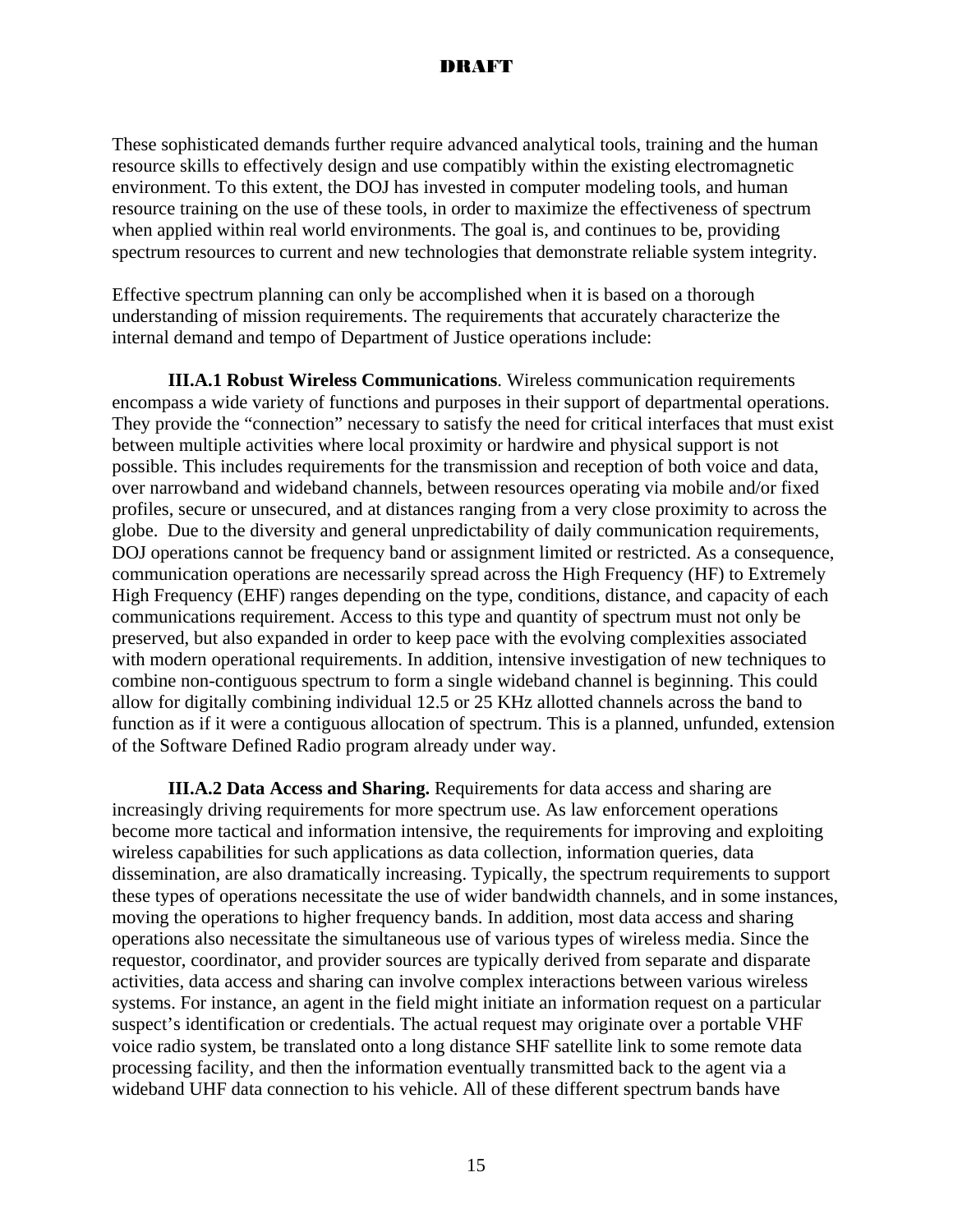inherent propagation differences that must perform in a complementary manner. Furthermore, the future linking of data is expected to migrate to different spectrum bands as new application technologies advance in development. In order to satisfy increasingly complex and diverse requirements on future audio and video surveillance operations, various law enforcement activities are starting to incorporate the use of emerging narrow band transmitters, wireless mesh networks, Video over IP, 3G cellular, and future long term evaluation (LTE) technology.

**III.A.3 Interoperability.** Interoperability involves communications between different federal law enforcement users as well as with state and local public safety officers. This involves addressing national, regional and local communication system capabilities to provide the solutions to link these users together when needed. While the DOJ can address the federal government's national perspective to communications solutions, interoperability, especially as it pertains to public safety law enforcement is essentially a local issue. Many incidents that require a federal law enforcement response typically involve a large variety of first responder and follow-on activities within potentially widely disbursed and disparate areas. Because every region has a unique mix of government structures and communications resources in their base communication system, no single solution can be applied uniformly across the country. This requires development of multiple solution sets that can be applied in varying combinations to address the specific communications needs in any given area. An additional complexity to developing these solution sets is that there are typically several different spectrum bands supporting local communication systems. Since expedient interoperability is best achieved through direct spectrum access, the ability to effectively interoperate is then dependent on the activity's ability to either translate to, or directly access a frequency band or assignment that is common to the other users. Complicating this situation even further is the fact that due to classification issues of mission, technology, and operational techniques, the sharing of systems and spectrum can be prohibitive. When or if these types of technical difficulties are eventually addressed and assured, the DOJ may then require supplemental operating authority to access spectrum that is allotted to its use (situational dependent). Once interoperability is achieved, it must then be able to effectively provide joint communication and sharing of information, guidance, and direction in supporting the requirements in any given situation. As a consequence, the spectrum use in support of interoperability is projected to vary widely and grow exponentially.

**III.A.4 Rapid Response.** The capability for rapid response is a crucial operational requirement, and relies on DOJ's organic ability to achieve and maintain "real time" situational awareness, operational management, and control. It is one of the single most important quality factors in direct support of public safety, protection, and life saving operations. Short of preemptive measures, a reaction to crisis is never fast enough, and the synergistic effect of all the above requirements (Robust Communications, Data Access and Sharing, and Interoperability), are key determinates in establishing overall reaction time capabilities. This rapid response capability further requires reliable wireless services anywhere and within unpredictable environments. Due to this unpredictability factor, rapid or high surge responses can quickly saturate resident technical infrastructures that many communication system features depend.

The ability for the DOJ to be responsive anywhere, anytime, as situational requirements dictate, requires the exploitation of wireless systems and unfettered spectrum access. Another key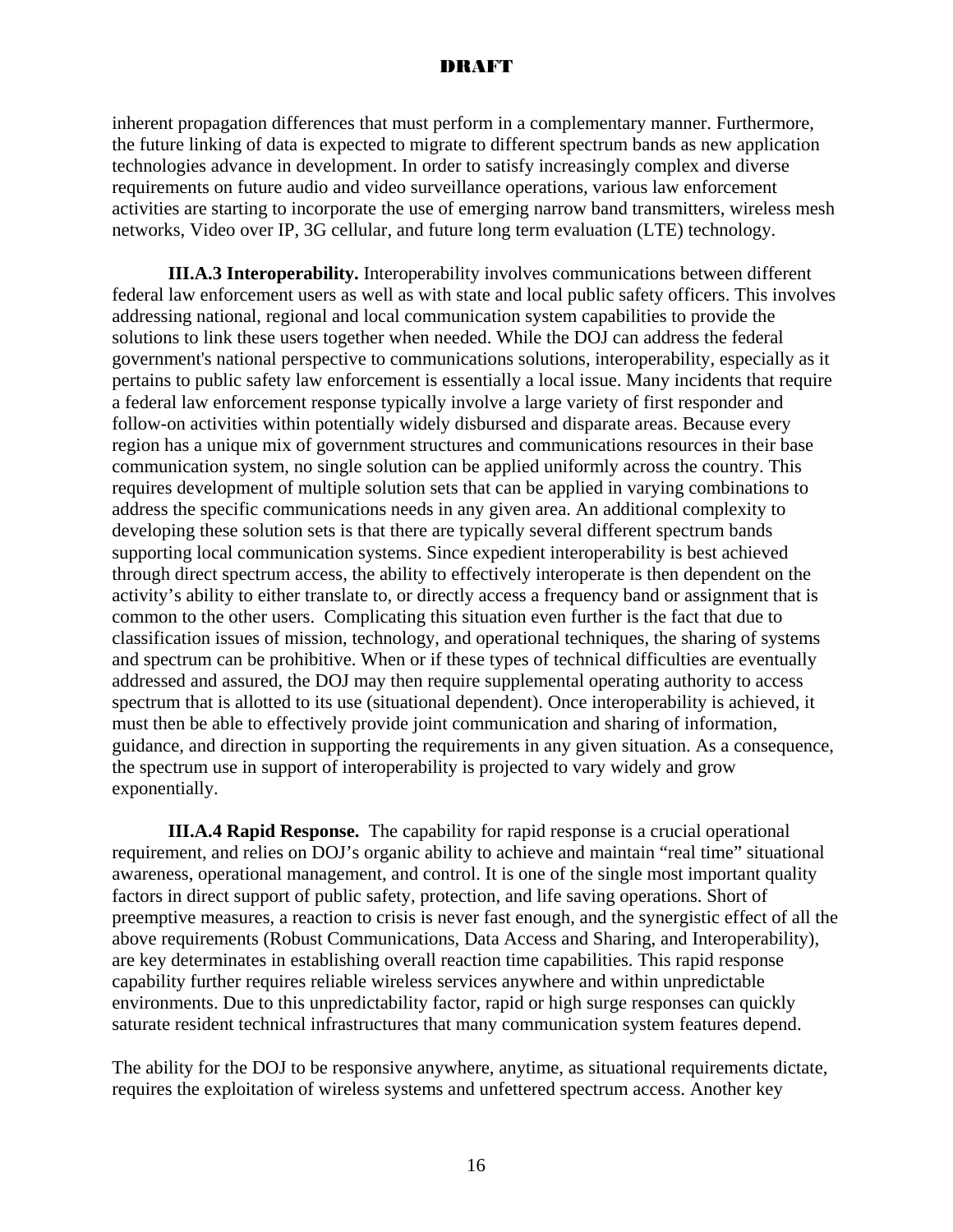requirement for real time response is simplex for peer-to-peer capabilities without the necessity for embedded infrastructure throughout the area.

#### **III.B External Requirements Assessment**

Law enforcement as a function involves being prepared for, and dealing with situations that are many times beyond the anticipation and control of the activity providing that service. As a consequence, strategic planning must not only look to assess and characterize requirements based on the organization's internal resources, processes and direction, but also attempt to characterize requirements that may be driven by external influences that impact operational roles of the organization.

Within law enforcement, the two primary external forces that dramatically influence the DOJ's strategic requirements are the "adversary" from which law enforcement provides public protection, and the "environment" which dictates many of the spectrum dependent capabilities that law enforcement requires to be effective.

**III.B.1 Counter Adversary Role.** The DOJ needs to keep pace with the highly technical aspects and capabilities of the modern world if it is expected to provide viable law enforcement support in service to the American people. Just as modern society is becoming more complex and "wireless" driven, the criminal element within that society is also dramatically progressing in wireless sophistication and technique. Wireless capabilities are becoming instrumental in the ability of the criminal element to improve and expand their presence, tactics, mobility, speed, and impact. They can be well funded which gives them access to the latest technologies, and they recognize no bounds in the regulated or unregulated use of spectrum dependent systems. The DOJ must continually evaluate and develop countermeasures that have access to the same spectrum resources in order to remain, as a minimum, in lockstep with adversarial uses and associated operational situations.

Developing capabilities for countering the criminal adversary also requires that law enforcement personnel be adequately trained in the use of sophisticated tools that maximize the effectiveness of spectrum applications. Training programs are essential to use these tools to their full potential and intended purpose. Continuing to provide management training in how to effectively apply available technologies within the strategic requirements of the components and the entire DOJ is essential.

The relationship between what the users require technologically and what is authorized from a spectrum regulatory perspective are typically very complementary. In some instances however, counter adversary operations might necessitate a requirement for special use of the spectrum. These types of actions represent isolated actions intended to prevent the potential or occurrence of grievous harm to public figures, critical resources, and the general populace. As a valid requirement of law enforcement operations, these types of applications are conditional and temporary in nature, and conducted under special authority that is specifically acquired within the existing spectrum management regulatory framework.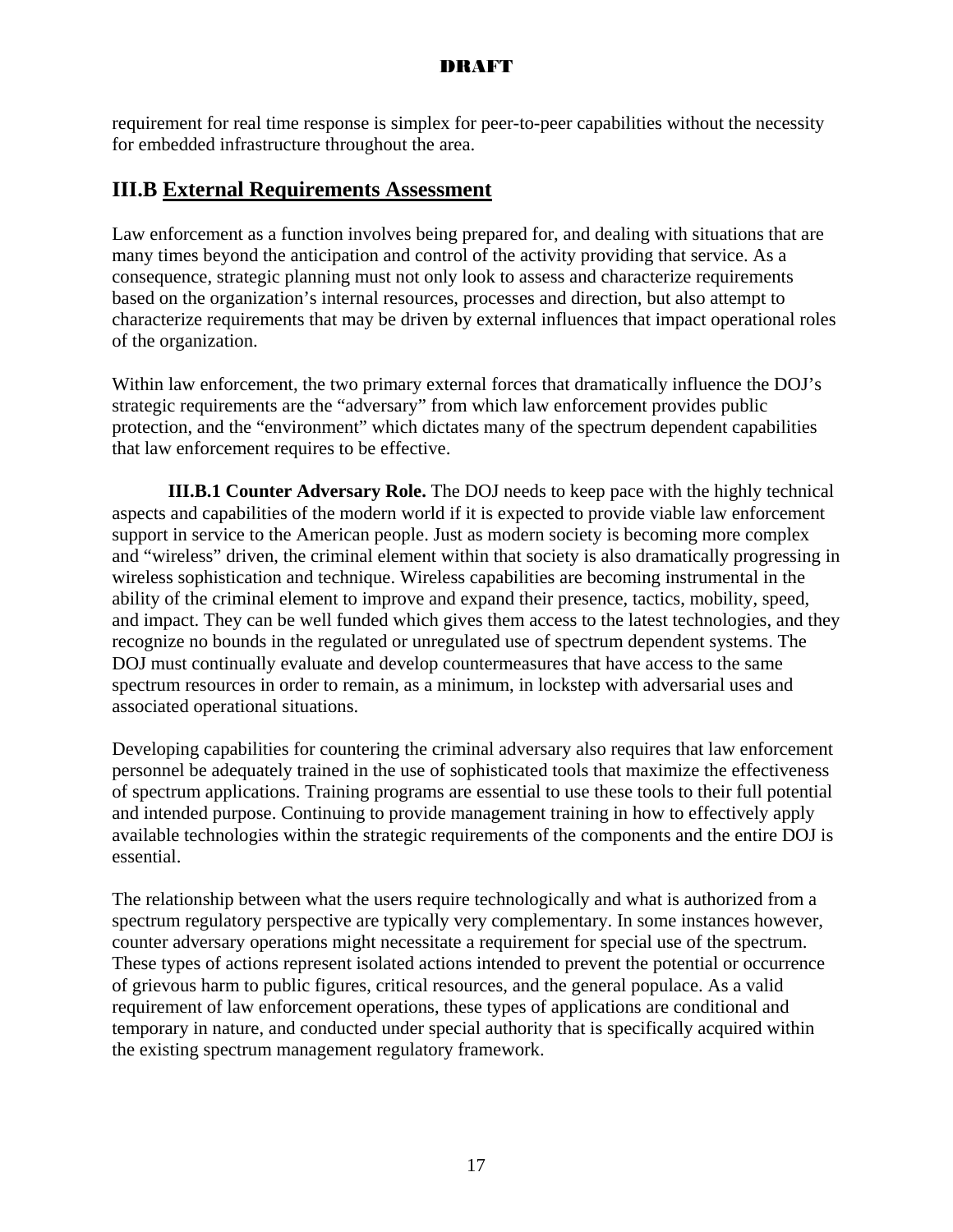**III.B.2 Operational Environment. T**he requirements for certain operational capabilities dictate the type and amount of spectrum that is needed. An integral portion of law enforcement operations involves the ability to conduct surveillance and detection activities, which necessarily involves the exploitation of specific frequency bands that exhibit the proper propagation and material penetration characteristics. As technology identifies and improves the ability to perform detailed surveillance and detection activities through the exploitation of new or existing frequency bands, the DOJ and its component organizations will require ready access to this technology and associated spectrum use.

From an infrastructure perspective, most major metropolitan areas have some basic and limited capability to link agency communications systems together to communicate in emergency situations, but unfortunately this capability does not necessarily meet the requirements for effective performance under all circumstances. Furthermore, most of the nation's infrastructure that supports system capabilities is more abundant within major metropolitan areas. Much of the non-urban areas of the country have little interagency communications capabilities and extremely limited technical infrastructure. In addition, most of our public safety wireless communications systems (federal, state and local) are highly dependent on commercial or public infrastructure (e.g., electric utilities, telecommunications services, etc.). When these core infrastructure systems fail or are overwhelmed during catastrophic or national emergency events, agency communication systems are badly degraded or fail as well.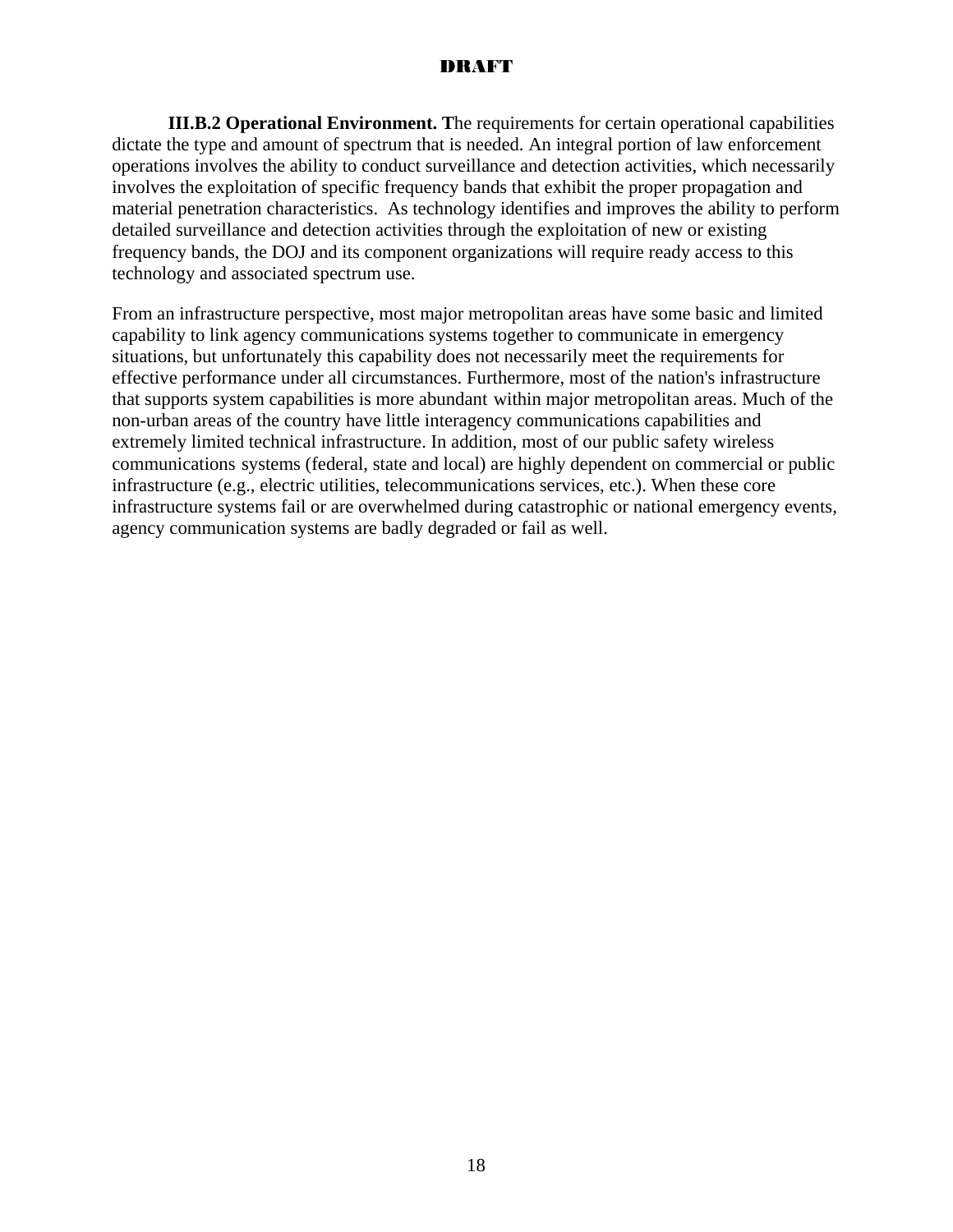### **Chapter IV**

## **Current Use of Commercial Spectrum-Dependent Licensed Systems**

Commercial devices are increasingly becoming standard issue within the full suite of wireless devices being made available in direct support of law enforcement operations. Some of the advantages of using commercial devices under certain conditions include a more economical, robust, redundant, and flexible capability than could ever be achieved under a Federal exclusive systems deployment approach. Historically, technology refresh, upgrades, and modernization of commercial systems also occurs more frequently, often more economically, and within a much shorter timeframe.

In general, there is an increasing trend to capitalize on the availability of commercial spectrumdependent licensed systems to *complement* existing federal wireless systems and applications. The broadest application is typically in the areas of cellular telephone, personal document assistance device type services, and satellite service applications. In many cases these commercial systems are used because their expanded features capabilities are not currently available on federal wireless systems, such as text messaging and voice recording. For example, commercial cell telephone and PTT capabilities allow for easy, readily available, ubiquitous, and reliable 24 hour a day direct communications between investigative personnel and supervisors, law enforcement counterparts, undercover personnel, confidential sources of information, tactical intelligence centers, and prosecutors. In addition, the broad area and long distance coverage capabilities, such as satellite radio applications, may be the only means available under certain operating conditions. Another major use of commercial wireless systems is in the form of wireless bridges or link extenders which permit increased distances between an initial staging area and a remote monitoring or network access location. For instance, the uses of WiFi technology have demonstrated great utility in being able to provide ancillary support particularly in surveillance type operations. Not only is WiFi readily available and quick to deploy, its components provide an economical means of connecting an isolated network to a nearby location where other wired network services are available.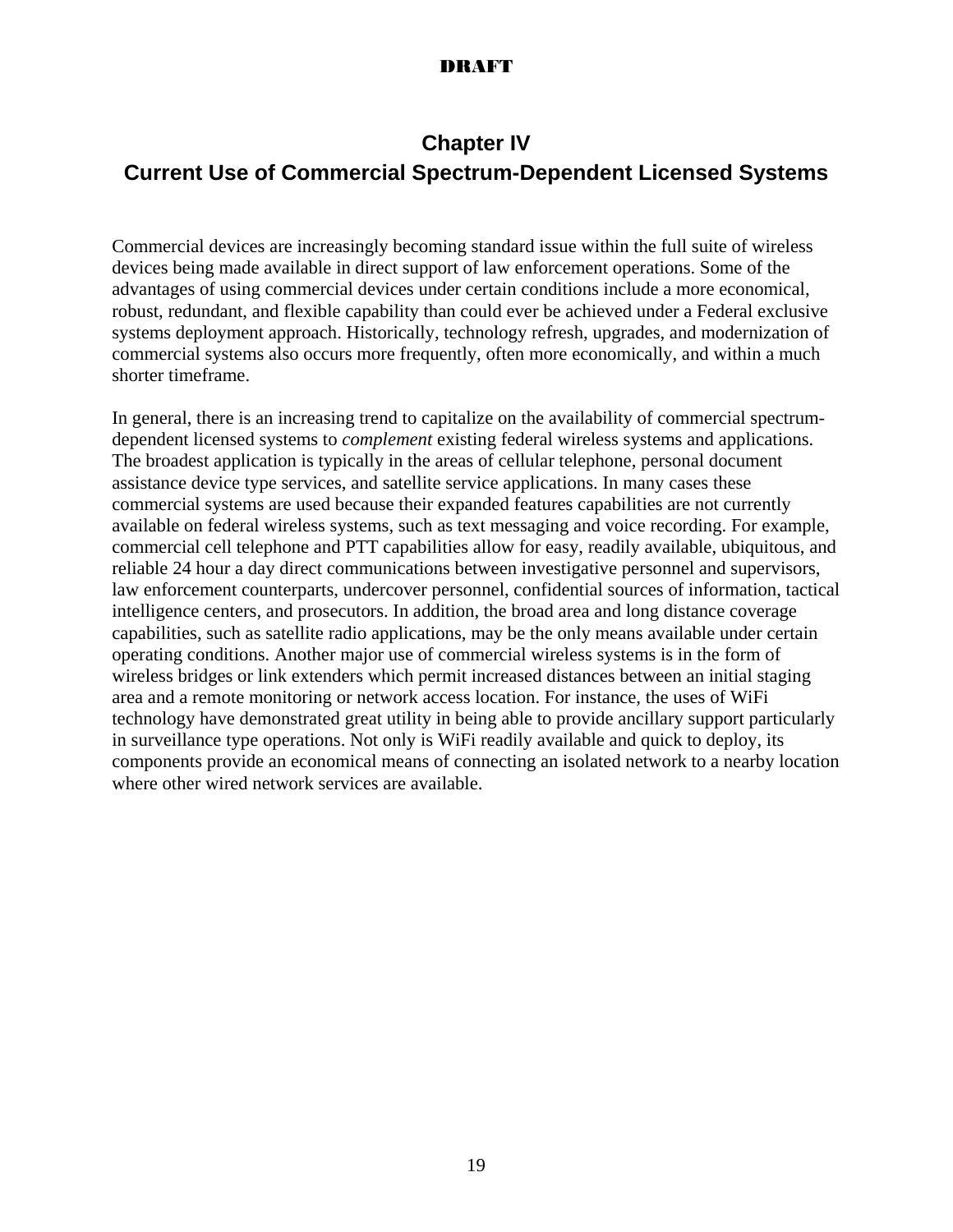## **Chapter V Future Planned or Anticipated Use of Commercial Spectrum Dependent Licensed Systems**

As the infrastructure for commercial spectrum dependent licensed systems becomes more robust and abundant, their use is anticipated to increase in support of DOJ law enforcement operations.

## **V.A Trends and Impact**

With the exception of "high end" performance based systems, commercial spectrum dependent licensed systems are generally more cost efficient than that which can be achieved with federal based system applications. As a consequence, the trends to off-load applications that are generally administrative in nature are expected to increase. Recent and anticipated continuing advancements in internet services and cellular options will also perpetuate expanded use of those avenues for providing complementary support capabilities to federal wireless systems. The expense associated with the development, testing, operation, and maintenance of specialized systems with extended reach or broad area coverage, especially those capable of handling high capacity service requirements, will have to leverage commercially based satellite systems as much as possible.

## **V.B Challenges**

Despite some of the advantages associated with the use of commercial dependent licensed systems, these systems can present some serious problems or liabilities when considered in support of tactical law enforcement operations. Secure communication is the major concern. As a commercial entity, almost any employee associated with operations and maintenance within the industry would have access to the monitoring of law enforcement systems, intercepts, and could even intentionally interfere with law enforcement operations. This could prove both a detriment to the operations and present a potential safety of life situation for the agents. Another foreseeable challenge is the lack of control of maintenance, and the maintenance schedule, which could contribute to a break in service at in opportune times. Furthermore, commercial entities will always be inclined to service and provide improved infrastructure based upon the commercial needs and not upon law enforcement requirements.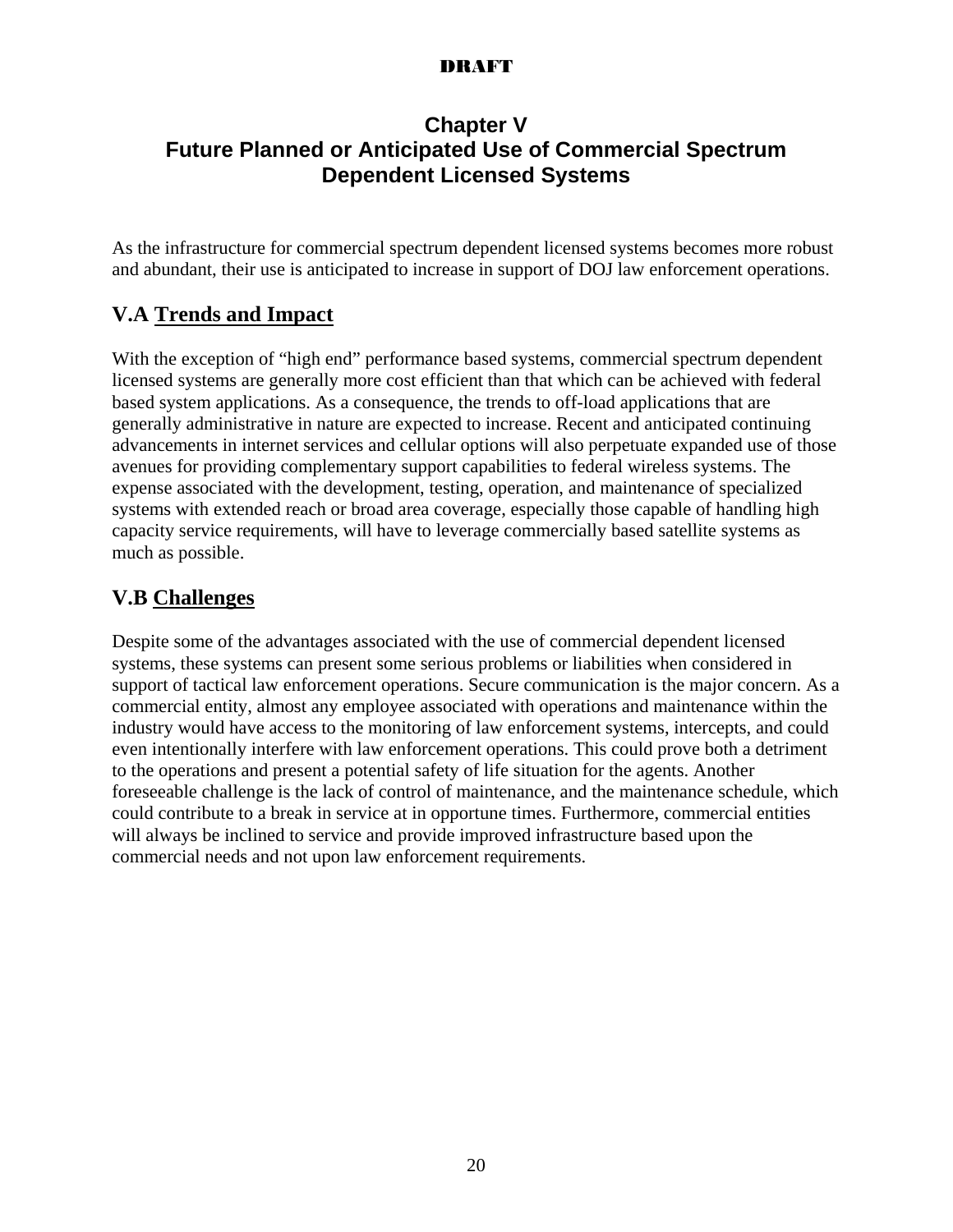## **Chapter VI Agency Current and Anticipated Use of Unlicensed Systems and Devices**

In the last several years, there has been a dramatic increase in the use of unlicensed systems and devices in support of a variety of law enforcement missions. Advancements of internet services and cellular related technologies that are complementary to unlicensed systems will continue to perpetuate the development and use of these devices.

## **VI.A Trends and Impact**

The DOJ has deployed unlicensed spread spectrum microwave to support the linking of two-way radio system infrastructure devices since 1998. These systems typically operate in the 2.4 GHz and 5.8 GHz unlicensed bands. The use of these systems are limited, and predominantly occur when other connectivity types (i.e.: telephone company leased lines or licensed microwave) are either unavailable or cost prohibitive. Often the use of unlicensed systems occurs due to mission requirements for rapid deployment where time for either frequency coordination or installation of commercial telephone circuits does not exist, or is not possible. It is this quick deployment capability of off-the-shelf spread spectrum microwave equipment that makes it a valuable tool for supporting mission requirements. It is anticipated that the use of such devices will increase.

The use of commercial frequencies to support surveillance missions has also seen a dramatic increase. By exploiting the use of 802.11 encrypted devices and air cards, the ability to "standoff" and "reach back" in support of covert operations has expanded the options available for the conduct of these delicate operations. These devices allow ready access to the internet, which then provides a high capacity means of transporting data from a point to multi-point locations simultaneously.

## **VI.B Challenges**

Again, within commercially dependent licensed or unlicensed devices, secure communications is a major concern. Without reliable, secured encryption and control of any unlicensed link, the possibility compromising an operation will always be present. In addition, congestion in the bands (2.4 and 5.8 GHz) presents serious problems in the reliability of continuous services. As these types of devices become wider spread within the public domain, the reliability and integrity of their use is expected to decrease.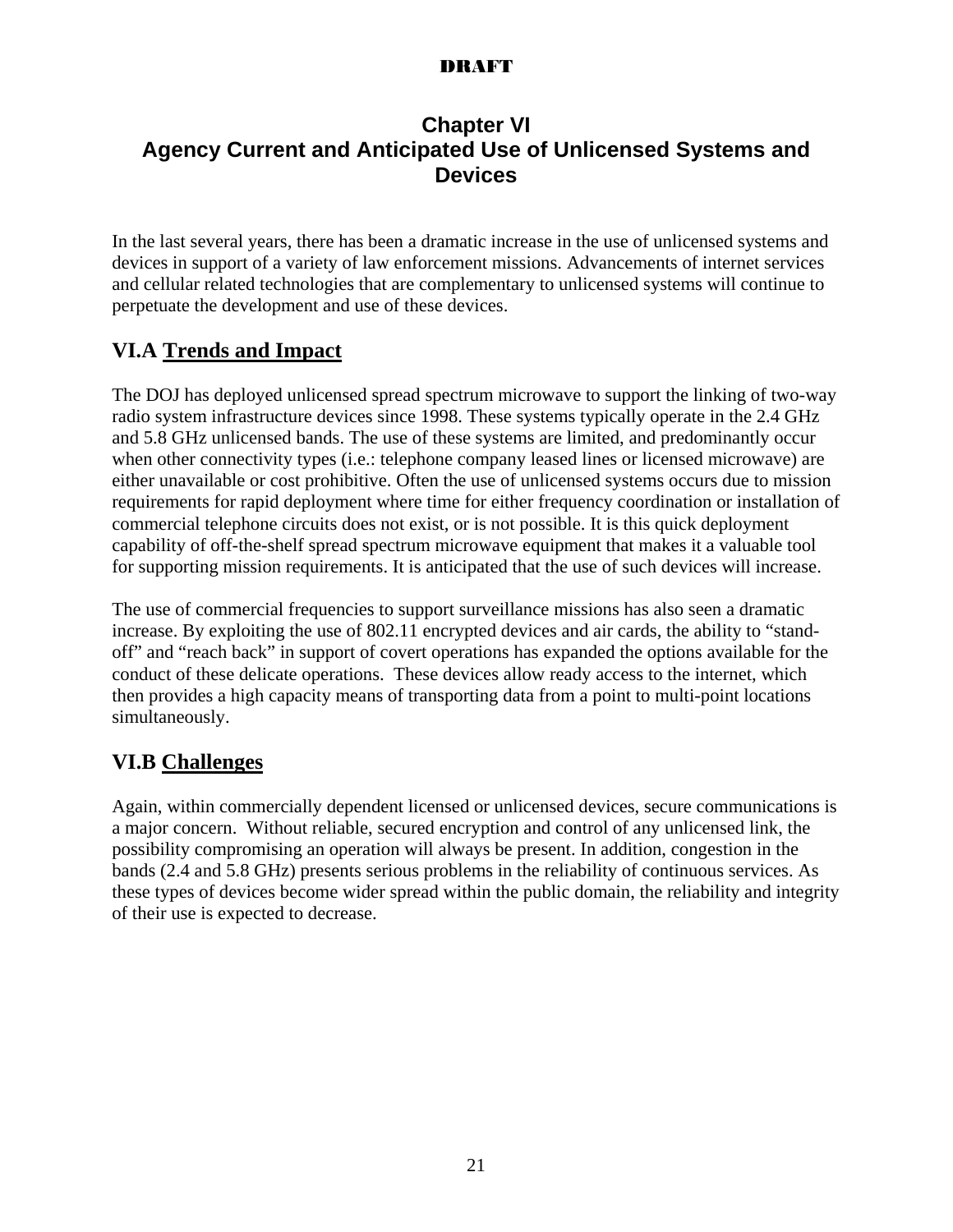## **Chapter VII**

## **Evaluation of New Technologies for Potential Use by Federal Agency Spectrum-Dependent Systems**

The DOJ is working toward digital RF solutions in order to conserve spectrum resources and to be able to take maximum advantage of what digital enhancements can offer in improved features and capabilities.

## **VII.A Trends and Impact**

The DOJ continues to look towards the roll out of the IWN in order to digitize their primary tactical voice Land Mobile Radio (LMR) systems and comply with the more efficient narrowband transmission standard. When completed, these radios will be P25 and AES compliant, and the network as a whole can serve as a consolidated platform for interoperability between other Federal, State and Local law enforcement activities. Development and fielding of the overall IWN infrastructure will include a mixture of trunking, vote scan, simulcast and standalone repeater technologies as a hybrid solution to achieve the most efficient and effective methodology for spectrum application throughout the network.

The DOJ is also currently evaluating the operational viability of  $802.11a/b/g$  mesh networks for encrypted voice traffic interoperability with LMR systems. Voice over IP (VoIP) and Radio over IP (RoIP) applications are beginning to show great promise. If successful, this technology would add additional tools to standard law enforcement deployment toolkits, and allow local incident responders to rapidly set up secure (limited range) communications where LMR infrastructures don't exist.

Software Defined Radio technology is being designed to function as both a subscriber unit and infrastructure support. The primary purpose would be to combine interoperability with current legacy systems, with an overlay of type-1 security, to provide covert and secure communication. The current prototype hardware lends itself to the role of test-bed for advanced modulation techniques, but a study of combining disparate narrowband channel allocations from across the spectrum is also planned. This technique would allow separate non-contiguous channels from within the same band to be used collectively, allowing for higher data rates within a band and the potential for increased spectrum efficiencies. The direct goal of the evaluation of the channel combination technique is to allow for wide bandwidth covert communications techniques to be applied in areas of the country where current allocations of contiguous bandwidth do not exist. The same technique could also be applied to facilitate higher data rate communications than can be carried on a 25 or 12.5 kHz channel.

## **VII.B Challenges**

The challenges to implementing new technologies include the entire array of integrating legacy equipment, test and evaluation of new technologies, and budget costs. New technology on the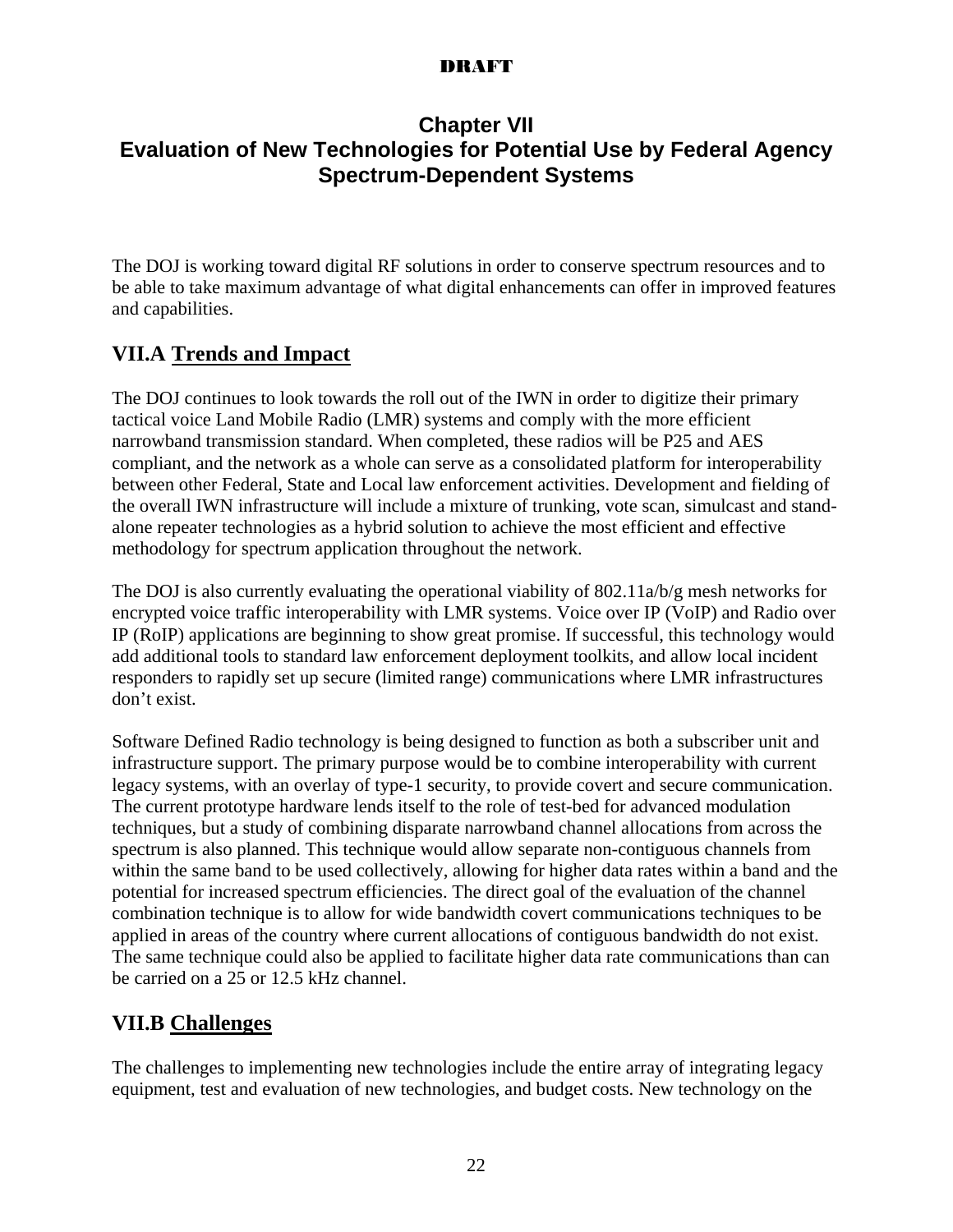whole is typically much more expensive than the legacy technology it replaces, and includes the associated risks that the technology has not yet been proven. As technologies become more sophisticated, there is an increase in capability that requires additional training of the technicians and operational end users. Operations & Maintenance challenges can include communication egress leasing agreements, the development of encryption techniques, as well as networking and data storage maintenance. The recurring yearly requirement for research, testing, procurement, operation, and maintenance funding is expected to consistently be problematic and inconsistent.

The software defined radio research program currently leverages available technology, but at a component, not systems level. This type of functionality does not yet exist in a commercially available system that could fit DOJ needs. In addition, although there are advanced systems that have been built that operate on software defined principles, none of the prior research has included the constraints inherent in the Federal channelized spectrum. Studies will continue, but at a greatly reduced pace due to the lack of funding resources.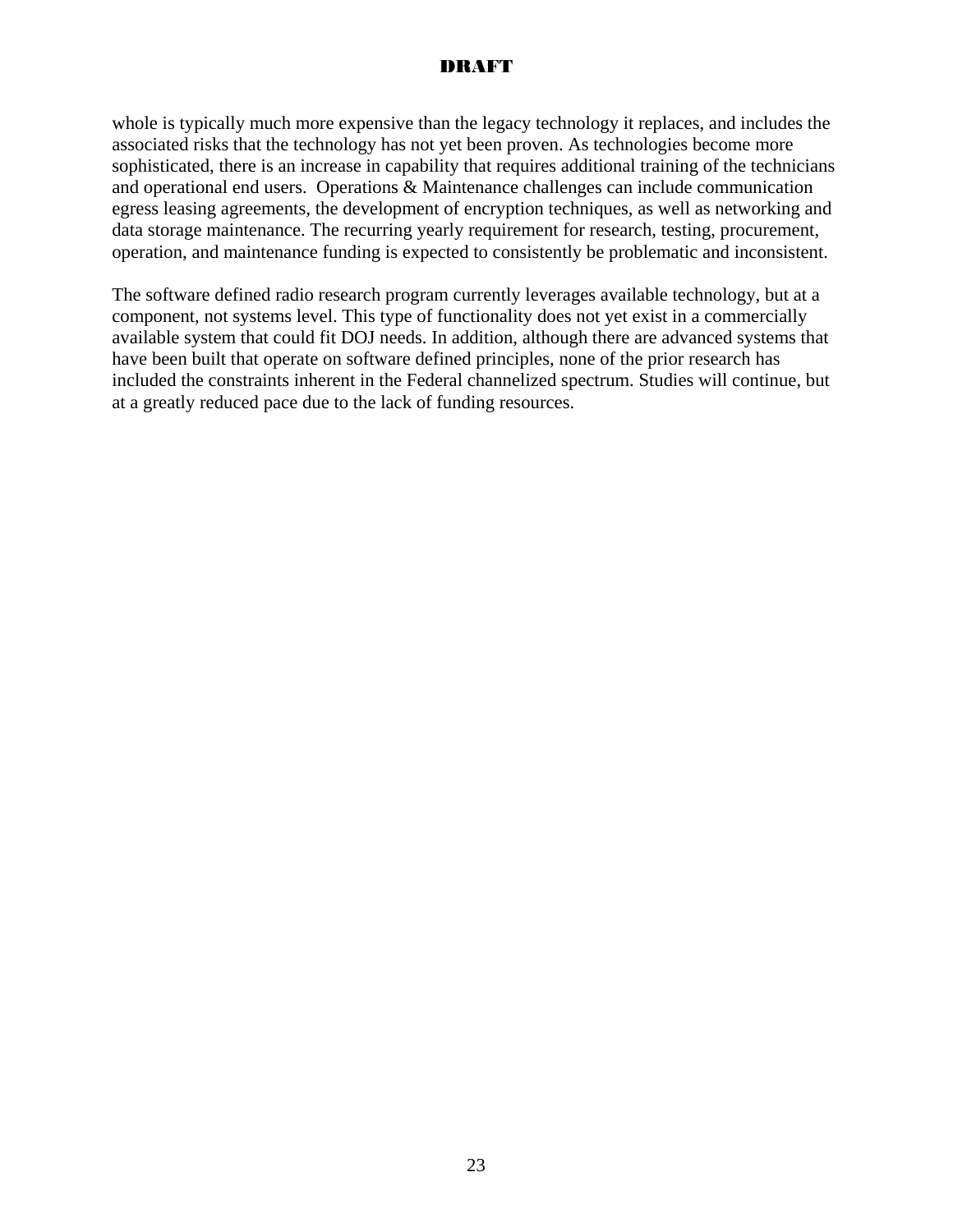## **Chapter VIII Spectrum Management Organization and Integration with Agency Specific Planning and Capital Planning**

## **VIII.A Spectrum Management Organization and Funding**

Spectrum management within the DOJ is accomplished by a dedicated office organized under the Wireless Management Office (WMO) of the DOJ Chief Information Officer (CIO). Situated within the WMO Engineering Division, it is afforded a broad perspective on all DOJ projects and planning efforts as they relate to wireless (spectrum dependent) system applications.



#### **WMO Organizational Structure**

**Figure 8-1, DOJ WMO Organizational Chart** 

Overall DOJ capital planning and funding to date is only loosely tied to spectrum requirements as they relate to wireless system modernization, productivity, and/or efficiency improvement efforts. Direct funding lines to spectrum related DOJ activities currently include the funding resources required to pay the yearly NTIA Agency Reimbursable Spectrum Fees, and those resources necessary to staff and equip the DOJ Spectrum Office. As mentioned above, although the Spectrum Office has wide exposure to project and planning efforts within the Engineering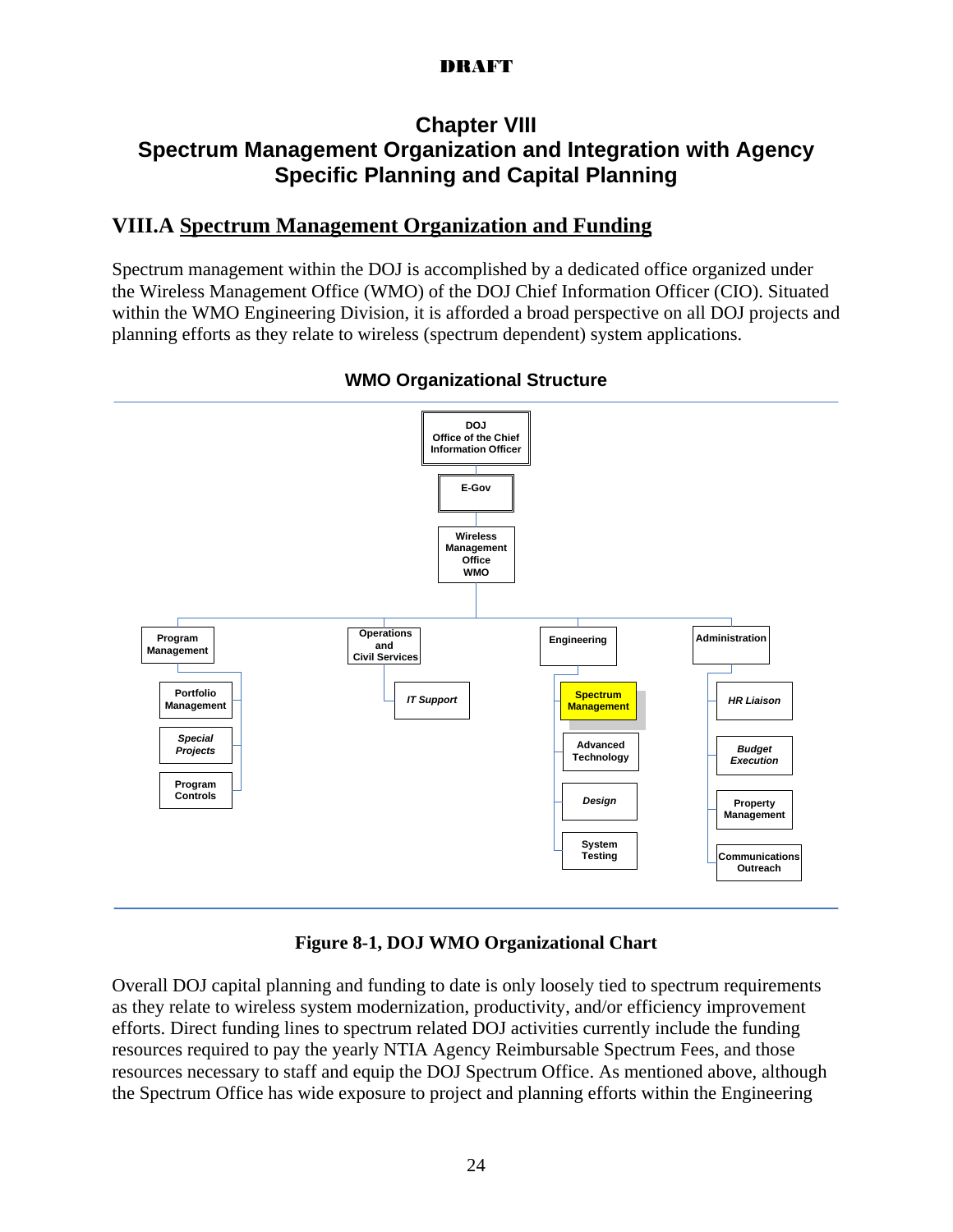Division of the Wireless Management Office, spectrum requirements are predominantly addressed according to priority operational requirements as defined by DOJ's multi-faceted mission. Although not formally documented in the DOJ's Performance and Accountability Report, the Department's Spectrum Office is actively involved in project planning efforts to best utilize available resources for its program activities. Part of DOJ's efforts include planning and managing activities related to funding made available from the Spectrum Relocation Fund after passage of the Commercial Spectrum Enhancement Act. Most requirements are predominantly addressed as a function of determining what spectrum resources will be required to produce specified functional capabilities or results. The prime driver for the DOJ remains to be based on mission effectiveness. As a consequence, typical DOJ projects and programs are mission oriented in their funding processes and profile, and do not necessarily include specific funding lines for associated spectrum research, considerations and planning.

## **VIII.B Spectrum Primary Points of Contact**

The Office of Spectrum Management within the DOJ is comprised of four (4) dedicated Civil Service positions and a parallel complement of contractor personnel. Although the larger DOJ Component organizations (ATF, BOP, DEA, FBI, and USMS) also encompass personnel specifically identified to manage spectrum specific issues within their component organization, all spectrum related workload that impacts or requires National Level processing and documentation is centrally managed through the DOJ Spectrum Management Office. The primary point of contact for DOJ spectrum related matters is:

> Merri Jo Gamble Spectrum Manager DOJ Spectrum Office 12801 Fairlakes Parkway, Suite 100 Fairfax, VA 22033 Email: Merri.Jo.Gamble@usdoj.gov Phone: 202-598-2100 Fax: 202-598-2171

## **VIII.C Areas of Strategic Pursuit**

To meet the spectrum challenges of today's operating environment, as well as posture for the spectrum requirements of tomorrow, the DOJ is taking a multi-faceted approach on several strategic fronts to ensure it has the appropriate spectrum access and authority to accomplish its increasingly complex mission requirements. In this pursuit the DOJ will continue to focus on producing the results necessary in carrying out the collective missions of the DOJ as well as each individual component. Within these efforts, the cost and efficiencies associated with optimized spectrum use will be important considerations. For example, the DOJ's implementation of the IWN is exploiting modern system and trunking technologies to not only narrowband DOJ VHF assignments, but allow spectrum sharing and reuse between all DOJ components. Based on its IWN implementation in the Seattle, Washington area, the DOJ alone achieved a 50% reduction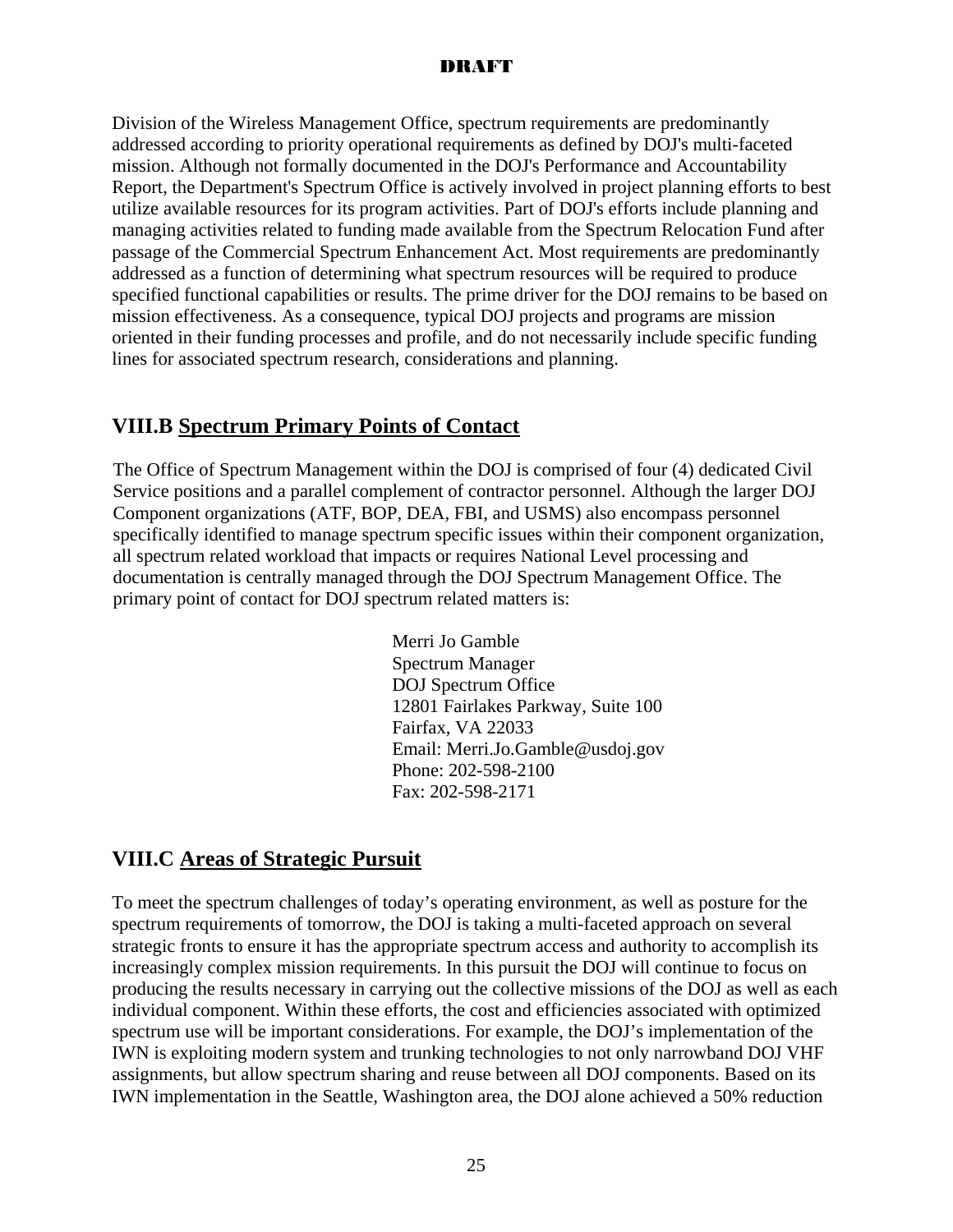in the use of spectrum resources, a 65% reduction in VHF frequency assignments, and realize over \$14,700 a year in savings on spectrum fees. The prime driver for the DOJ, however, is to achieve results in their mandated missions. Therefore, the focal point of decisions in support of the DOJ missions, and in particular strategic spectrum planning, is based on an ability to effectively produce results. When applying spectrum resources, our primary goal is effectiveness, not efficiency. Efficiency is a measure of application in that it determines how well the DOJ uses resources in our overall efforts to achieve results, not a result unto itself.

Addressing spectrum challenges, both present and future, will include strategic pursuits in the areas of spectrum policy, technology, commercial applications, economy, and special purpose functions.

**VIII.C.1 Spectrum Policy.** The DOJ plans to closely monitor and actively participate in processes that impact the national regulatory framework as it pertains to spectrum management and use. The DOJ's primary interest is to ensure the protection of existing spectrum equities as necessary in support of current and future critical law enforcement operational mission requirements. In support of expanding spectrum dependent operations, the DOJ has and will continue to endeavor to meet its expanding mission requirements through the application of new technologies, as demonstrated by the IWN, which operate within the existing National Table of Frequency Allocations and service classes. In accordance with current planning efforts however, the DOJ does not foresee any significant changes in mission, technology, or the environment that would allow it to relinquish any of its access or rights to currently authorized spectrum resources. All indications in fact, demonstrate increased requirements for spectrum use in support of expanding missions and technical applications. In addition, the DOJ does not anticipate any proposals to change the allocation table in the foreseeable future. The DOJ does however, plan to actively advocate and pursue modifications to the existing spectrum regulatory framework with the intention of:

- Improving the regulatory authority and means to support the expeditious exploitation and application of emerging spectrum dependent technologies.
- Fostering an environment that allows improved spectrum sharing and interoperability between Federal and Non-Federal activities.
- Creating more flexible access rights to spectrum resources as real time requirements, capabilities, and spectrum availability dictate.
- Ensuring in the budget process that policymakers take into consideration any new spectrum related directives for modernization and include the required capital resources and funding for actual implementation.

Regulatory modifications are deemed necessary in order to improve overall access to spectrum by essentially fostering a paradigm shift from perceived spectrum "ownership" to actual spectrum "management." Traditionally, spectrum has been managed by establishing strict and relatively inflexible rules which did little more than restrict what frequency each individual activity can use, as well as specifying where, when, and how the spectrum can be used. This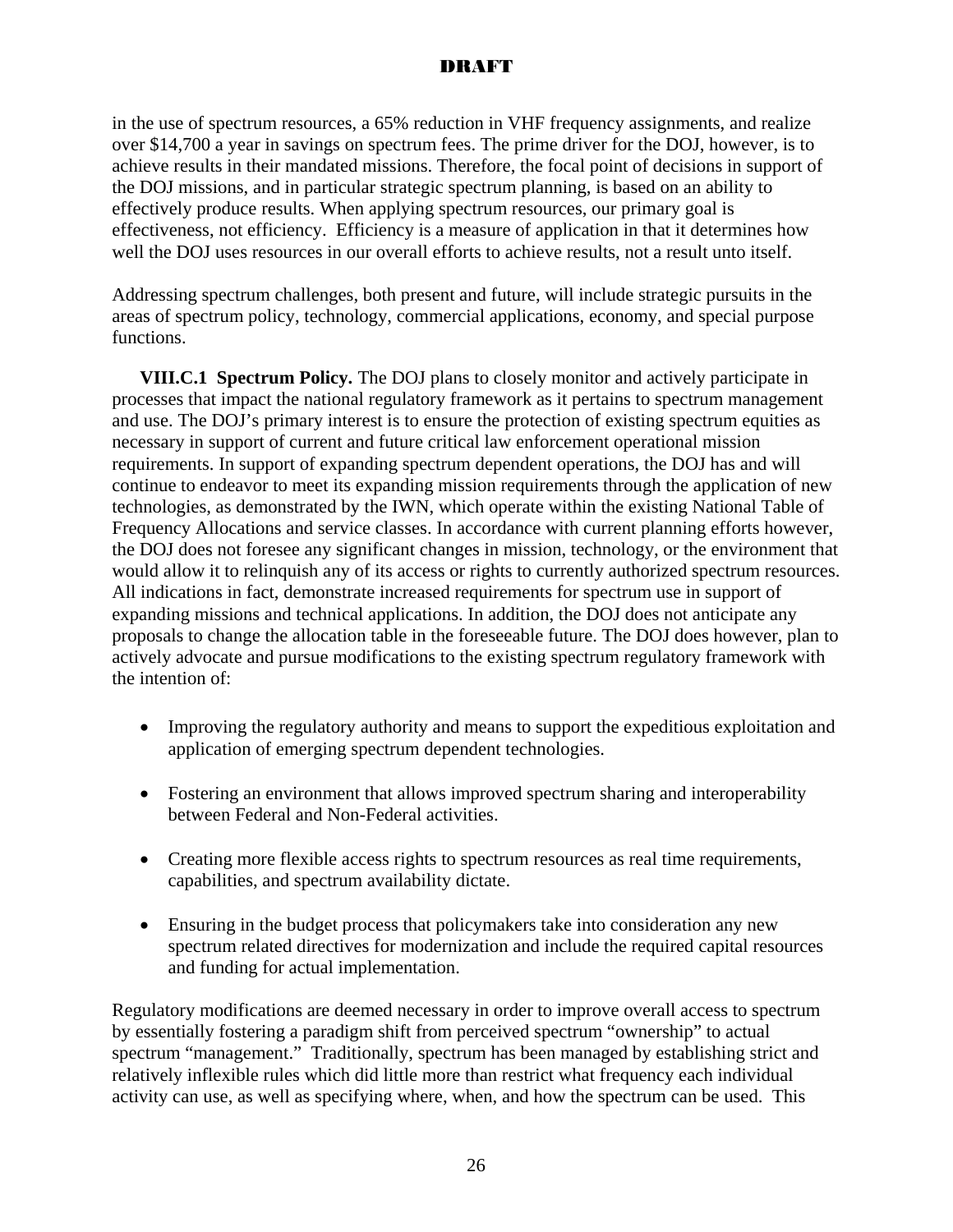approach served the community well in the days of fixed equipment capabilities, static mission requirements, and an abundance of available spectrum resources. Modern times however, have dramatically changed the character of operational requirements, system technical capabilities, environmental applications, and availability of spectrum resources. Spectrum policy needs to consider the actual use of spectrum in light of the requirements, capabilities, flexibilities, and controls now possible with modern day applications. This includes developing and implementing the tool sets necessary to monitor and enforce spectrum regulatory requirements. When the regulatory use of spectrum is structured so that it inhibits law enforcement operations, it only works to the advantage of the criminal adversary the DOJ is charged to defend against.

**VIII.C.2 Technology.** Short of acquiring access to new spectrum resources, it is believed that technical innovation holds the greatest promise for being able to expand wireless applications and capability in the support of overall DOJ operational requirements. The emphasis on technical improvements will predominantly be directed towards increasing operational efficiencies and capacities without the necessity for having to acquire additional spectrum resources. In addition, there is a strong need for commercial services to provide strong encryption capabilities in order to increase DOJ use of their services. Technology advancements have also allowed spectrum bands above the UHF range, which previously were unusable for mobile and fixed applications, to become useful in providing optimum results. Exploiting the higher spectrum bands to support critical law enforcement needs requires continued spectrum analysis, research, and development efforts by industry to ensure technological availability. In addition, "smart" technologies will be pursued that demonstrate the potential for adaptively exploiting available spectrum resources. Through the development of intelligent systems, available spectrum will be dynamically accessed to support real time operational requirements within the immediate environment. By moving toward a technical state where radio frequency systems are no longer frequency or band dependent, it is anticipated that the DOJ will not only be able to expand its operational capabilities, but improve overall operational flexibility, service options, and security in the support of its mission requirements. This overall capability is not expected in the near-term, but rather in incremental phases, where it can be exploited to enhance law enforcement only when it matures and can be applied on a nationwide scale.

**VIII.C.3 Commercial Applications.** Commercial applications are, and always will be a standard and integral portion of the DOJ wireless capability toolset. As law enforcement operations expand in both quantity and complexity, the DOJ reliance on commercial applications is expected to increase. This is due to the fact that it is the commercial activities that possess the more robust and available nation-wide wireless infrastructures. The government can neither afford, nor continue to justify the creation of vast parallel services and infrastructure support capabilities that would be exclusive for government use. Rather, DOJ will continue to leverage commercial services where they can more effectively and efficiently complement unique tactical communication needs. In addition, commercial entities are typically "leading edge" in their research, development, application, and deployment of large-scale modern spectrum dependent technologies. Through the use of commercial services, the DOJ can easily expand their wireless capabilities, and demonstrate continued progress towards achieving increased spectrum efficiencies, conservation, and sharing. The DOJ will continue to capitalize on the availability of commercial services, to include the associated spectrum access rights, usage, and other privileges that are commensurate with any other paying customer. However, for the use of commercial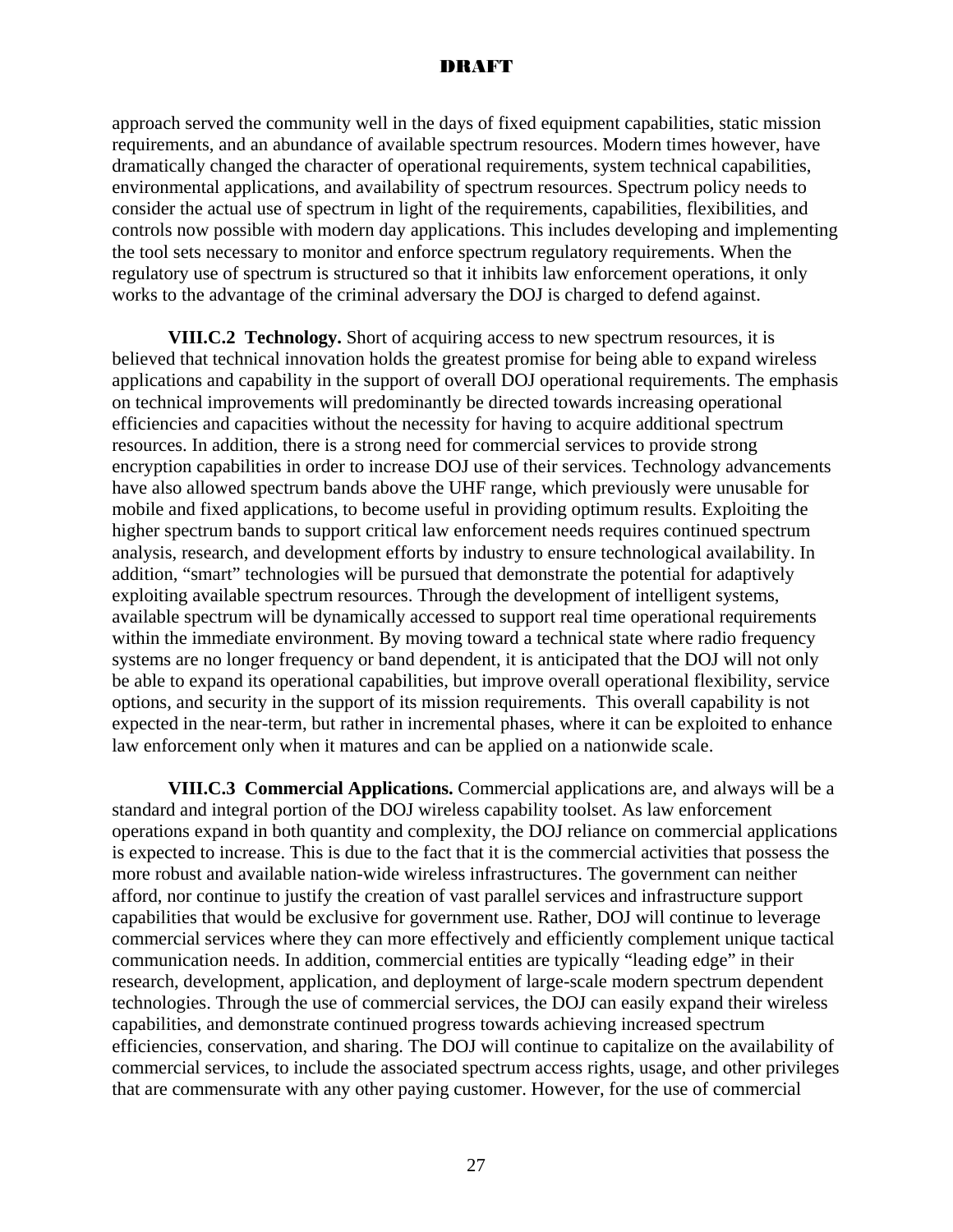systems to provide the level of service needed by law enforcement, the ability to provide encryption capabilities is essential.

**VIII.C.4 Economy.** The DOJ can improve its posture in regards to spectrum use by establishing a viable economic approach that supports the continuous modernization of spectrum dependent systems. This effort must start at the Federal level, and the pace of achievable modernization is reliant on the amount of funding which is made available for that purpose. To support modernization, the need for technology refresh on spectrum dependent systems will be identified and based on the degree of improvements expected in spectral efficiency, capacity, and performance. This is achievable in association with any particular modernization effort. System improvements that promise increased spectrum efficiency and performance will undergo a detailed cost-benefit analysis to determine its feasibility for implementation under reasonable time and investment profiles. A cost-benefit analysis will also be used to establish the best equities for future spectrum use when viable alternatives exist between an investment in internal infrastructure upgrades and the adoption of commercial service applications. Both of these alternatives however, must satisfy the DOJ mission requirements.

**VIII.C.5 Special Purpose.** Post September 11, 2001, the DOJ operational mission and the spectrum requirements that support the mission have been forever altered. There has been a significant growth in the number of users and changes in who the DOJ is required to communicate with, and where. The mission venue has changed to include investigations of terrorists in foreign lands. These investigations require close interaction with the U. S. military forces. Close coordination with the military leadership is crucial to ensure there are no communication conflicts and there is interoperability when needed. The growth in this area has somewhat stabilized but could easily grow if there are future successes in terrorism.

Unpredictable adversarial capabilities and intent will always be a prominent element in law enforcement operations. In addition, the mission of public protection is increasingly emphasizing the development of a capability for disaster *prevention*, versus one of disaster response. This also applies to the critical nature of the DOJ mission that requires extraordinary efforts to prevent, through sophisticated investigative means, any terrorist acts and use of weapons of mass destruction against the United States. To meet these challenges, the DOJ will continue to research, develop, and apply select systems that support the ability to provide rapid response operations commensurate with the criticality of real time threat situations. These special operations and activities, in conjunction with their associated spectrum requirements, will be processed in accordance with special procedures for system assignment, registration, and approval within the existing regulatory framework. Furthermore, the DOJ will continue to establish and work avenues for the expeditious and specific coordination of very focused, isolated, and abbreviated special operational use of spectrum on an as-needed basis.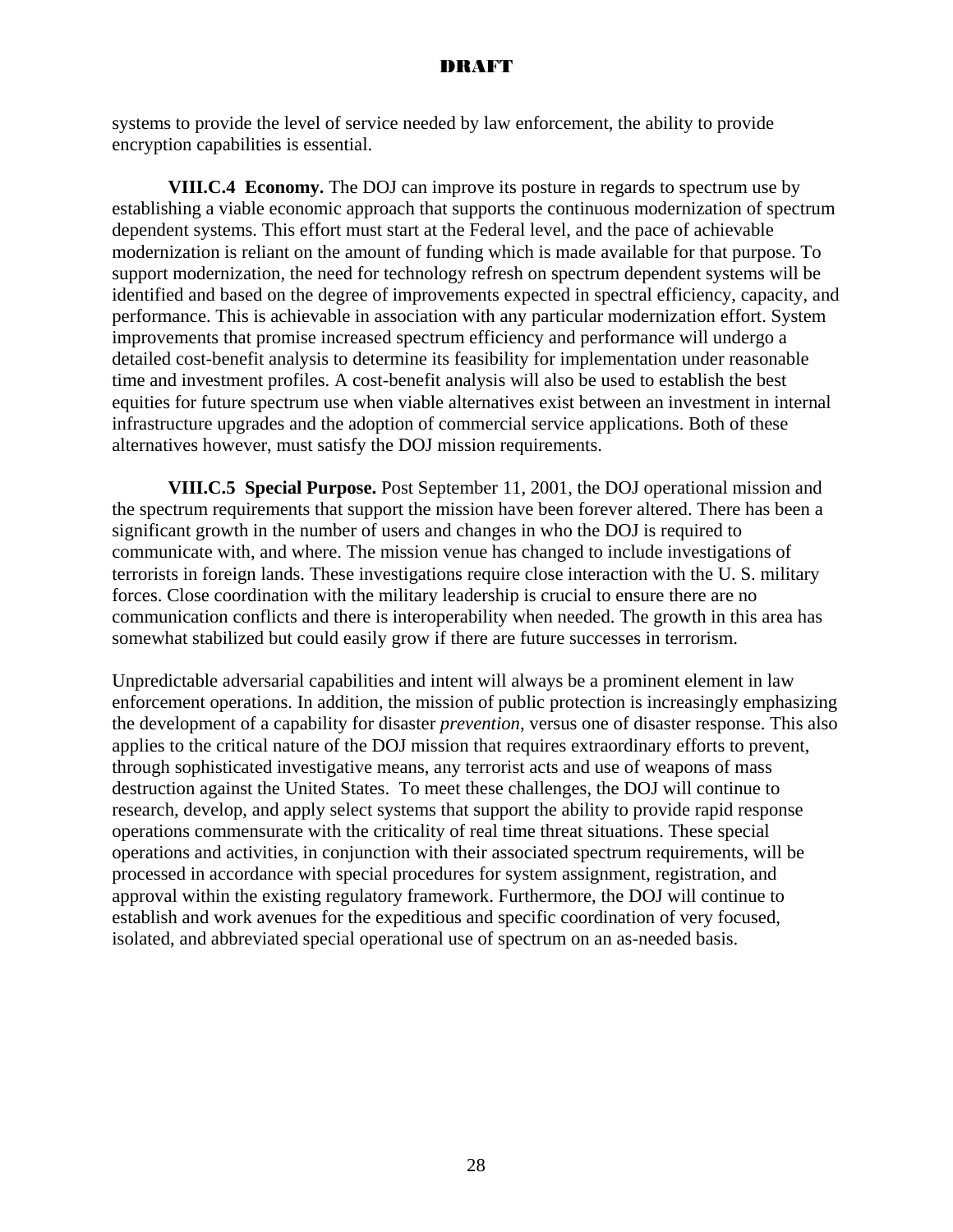## **Chapter IX Recommended Actions for NTIA**

The DOJ's strategic vision for implementation of its spectrum requirements and use will take an evolutionary approach derived from its existing spectrum applications and equities. NTIA support will be pivotal to the DOJ's success in being able to achieve that vision. In the short term (1-5 years), the DOJ and NTIA must work to protect and complement the Federal Department's spectrum requirements, predominantly within existing federally allocated and commercially accessible spectrum resources. In the long term (5-20 years), NTIA and the Federal Departments should not only continue to protect existing Federal spectrum equities, but also work to expand Federal spectrum access rights and usage as evolving Federal mission requirements, commercial technologies, and national policies dictate the requirement for more demanding and complex Federal operational capabilities.

## **IX.A Short Term Planning.**

The National strategic spectrum vision and implementation in the short term should predominantly encompass planned activities that support near term Federal spectrum requirements. It should address the immediate and documented spectrum needs of the Federal Departments, and work from a baseline of currently allocated spectrum resources, existing spectrum regulatory standards, and existing wireless system capabilities and applications. The primary areas of emphasis for NTIA and the Federal Departments planning and implementation along this timeframe should include:

- The protection of existing Federal spectrum allocations and resources. The DOJ does not anticipate any change in mission, technology, or the environment that would allow the Department to significantly reduce any of its frequency resource allocations, access, or authorization of current spectrum use.
- Regularly review of the current allotment plan in the VHF (162-174 MHz) and UHF (406-420 MHz) bands to support the Federal Departments. The allotment plan should be updated to better reflect the actual requirements and use of spectrum by the Federal Departments. Also, the plan should consider the important factors such as geographic and demographic demand, the pervasiveness of agency national mission requirements, border considerations, and anticipated growth in tactical control, monitoring, and surveillance communications requirements. This reassessment should be taken in view of applicable technologies that are capable of more effectively using the existing spectrum.
- Continue active involvement in the International Telecommunication Union (ITU) Study Groups and World Radiocommunication Conference processes to protect Federal Agencies and spectrum requirements.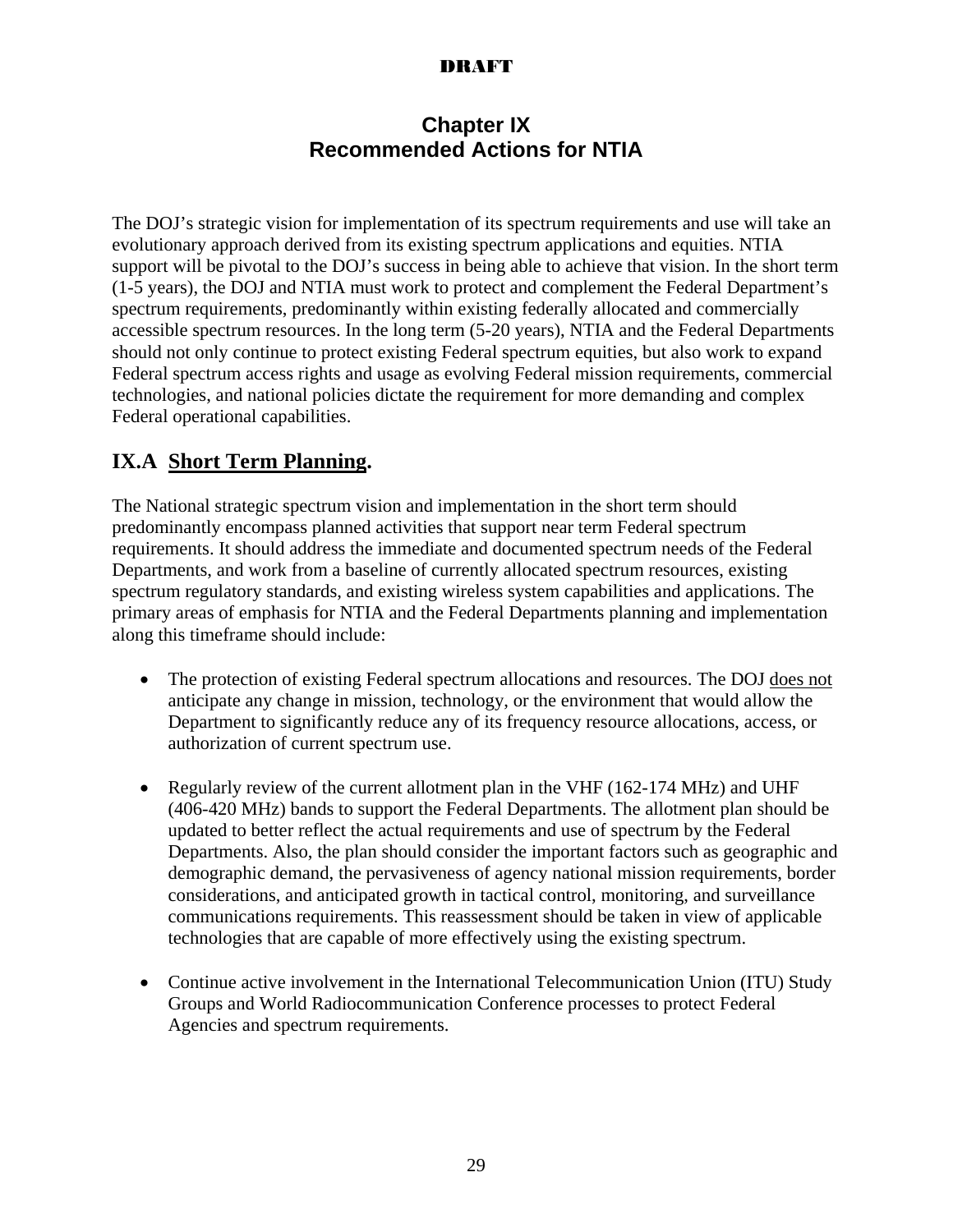- Develop and initiate simplified procedures for Federal use of the 150-162 MHz, 450-470 MHz, and 800 MHz bands in order to support interoperability and sharing operations between Federal law enforcement and State and Local law enforcement officials.
- Expand and improve the ability of the Federal Departments to simply and effectively leverage commercial services, particularly in long haul, tracking, wide area, and high capacity transmission service areas.
- Improve and maintain staffing levels and appropriate training programs to ensure that NTIA staffing is both effective and proficient in providing the necessary service and support to all Federal Departments in meeting their spectrum needs.
- Developing greater proficiency in the use of analytical and modeling tools that effectively apply spectrum resources in support of Federal Agency requirements. This includes updating the tools as needed, as well as providing training to personnel on the use of these tools.

## **IX.B Long Term Planning.**

Strategic vision implementation in the long term will encompass anticipated operational capabilities, activities, and requirements that are based on evolutionary and revolutionary developments in overall spectrum policy, applications, and technology. It is this area that a concerted effort will be required by NTIA and the Federal Departments to establish and foster evolutionary progress in the efficient and effective management of the nation's spectrum resources. The primary recommended areas of emphasis for NTIA planning and implementation within this timeframe include:

- The advocacy, modification, and refinement of the existing spectrum regulatory framework in order to improve the overall access and use of spectrum as a shared National and International resource. In general, the concept of spectrum management and use from a perceived posture of individual ownership needs to be shifted to reflect one that affords sharing between users, where technically and operationally feasible, in support of real time requirements and usage.
- Advocacy for the research, development, acquisition and deployment of "intelligent" spectrum dependent systems which are not limited or restrictive in their ability to exploit specific frequencies, channels, and bands. The ability for sharing between certain spectrum users will be dependent on systems that automatically detect and adjust their spectrum use, to include the ability to vary operating frequency, bandwidth, modulation, etc., in accordance with the real time operational requirement and environment.
- Influence and incorporate commercial strengths on the research, development, and deployment of spectrum dependent technologies in order to complement and expand wireless operational capabilities in the best interests of the nation.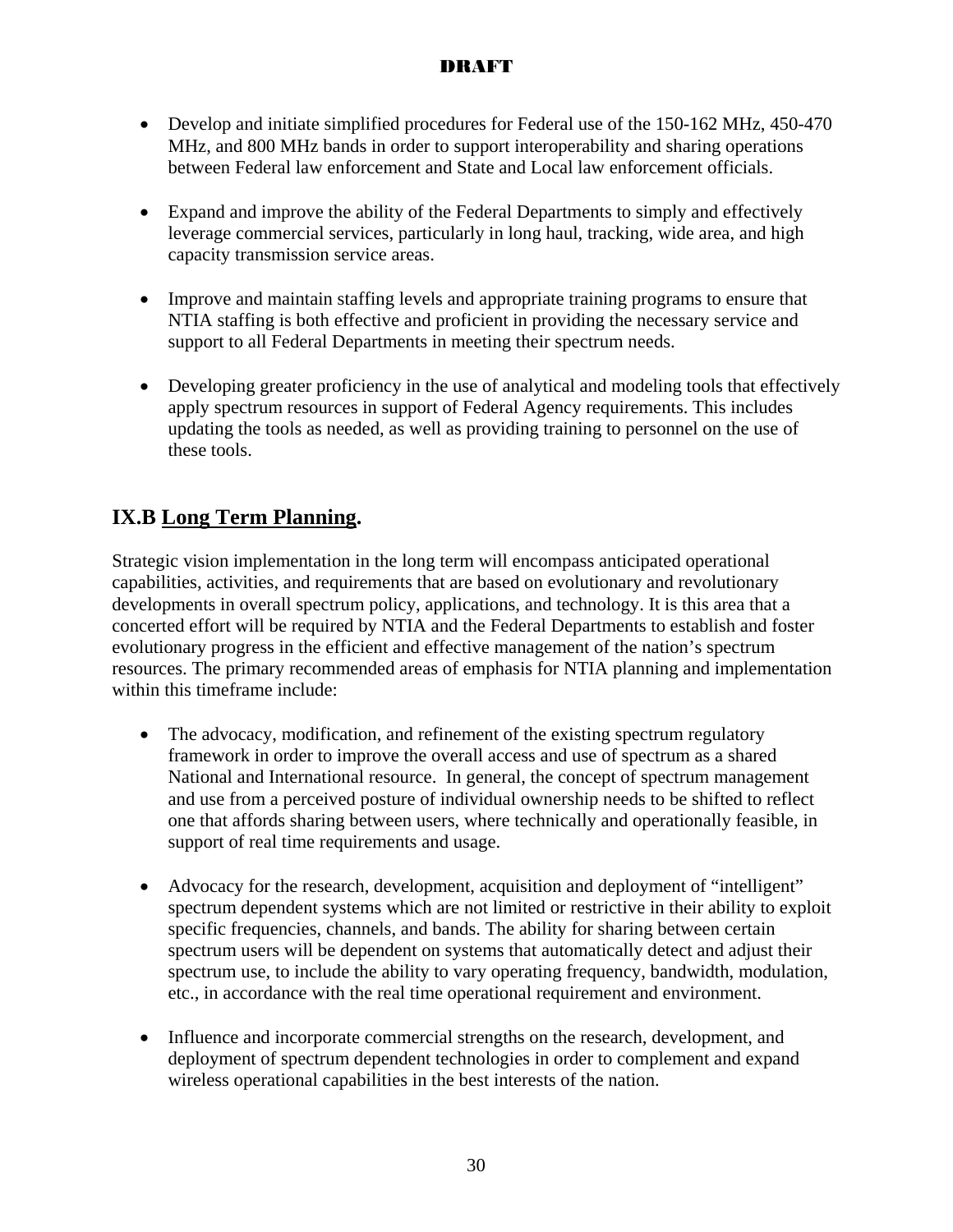Institutionalize a formalized funding process that reviews, plans, and programs the necessary capital resources for implementing wireless system technology refreshment that supports the efficient and effective use of spectrum in conjunction with evolving operational requirements.



The DOJ believes that through specific strategic long term planning efforts, NTIA can better manage and enable the effective exploitation of the Nation's limited spectrum resources to the benefit of all potential users. As the above figure 9-1 depicts, **evolutionary** progress in technology and spectrum management will result in **revolutionary** improvements in spectrum availability in direct support of real time operational requirements.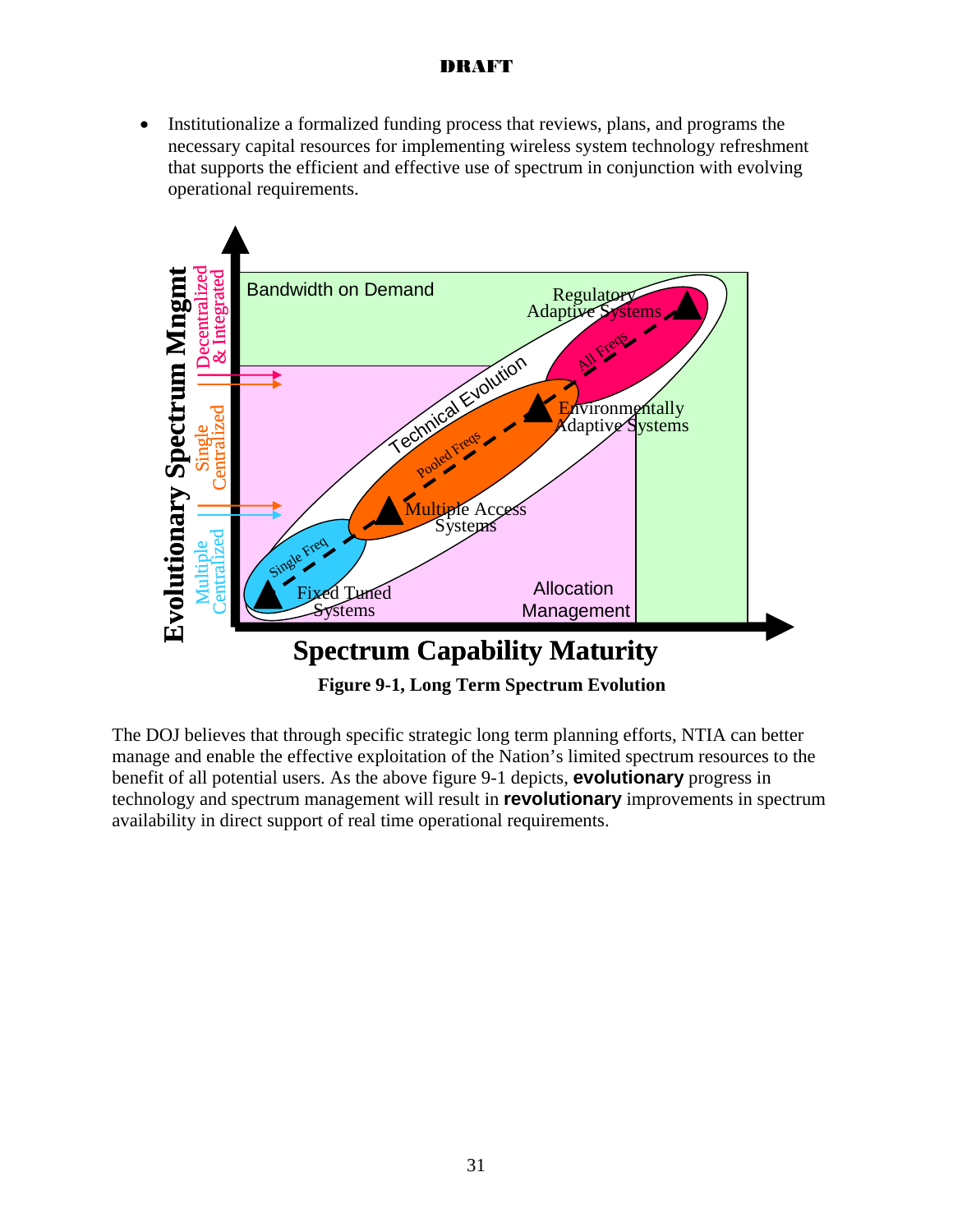## **Chapter X Conclusions**

Current Department of Justice law enforcement operations are heavily dependent on the capabilities afforded through the application of wireless systems, and these capabilities inherently demand extensive use of National spectrum resources. As operational capabilities evolve and improve, their performance is expected to intensify in their reliance on spectrum resources. It is only through improved management and use of the Nation's limited spectrum resources, that spectrum access and use can be assured well into the future for all potential wireless users.

In recognition of the high demand on limited spectrum resources, the Department of Justice has developed a strategic approach to its current and planned spectrum use to ensure the right spectrum resources are accessible at the right time, in sufficient quantity, to effectively support its present and future operational requirements. This plan documents and articulates that strategic approach through a process of specifically identifying the DOJ's mission requirements and operations, and how they are satisfied through the current application of spectrum dependent systems. Strategic areas of interest are then addressed through efforts to stimulate research, change, and modernization to offer the greatest potential for improving the capability, effectiveness, and efficiency of spectrum use essential to support the DOJ's overall critical mission. Efforts within these strategic areas of interest are then articulated into short and long term planning activities, which through NTIA's assistance, can be realized by the DOJ as well as by all other Federal Departments. Integral to the effectiveness of this strategic planning approach however, is the close coordination and mirroring of evolving operational requirements and strategic planning.

In summary, the short-term spectrum planning efforts of the DOJ are predominantly focused on preserving its current equities in spectrum access, allocation, and use, as well as expanding its opportunities to exploit commercial spectrum dependent applications. To the greatest extent possible the DOJ has and will continue to endeavor to meet its expanding mission requirements through the application of newer and more efficient technologies. Due to the increasing amount and complexity of its mission requirements, however, the Department of Justice demands continued protection of its current spectrum use to ensure legacy system integrity. As a result of these efforts, the DOJ does not foresee any relinquishing or diminishing of its use of current spectrum resources within the near future. In the long term, the DOJ intends to pursue improvements in the areas of National Spectrum Management Policy, technical innovation, and commercial applications to help mitigate its growing requirements for spectrum access and use.